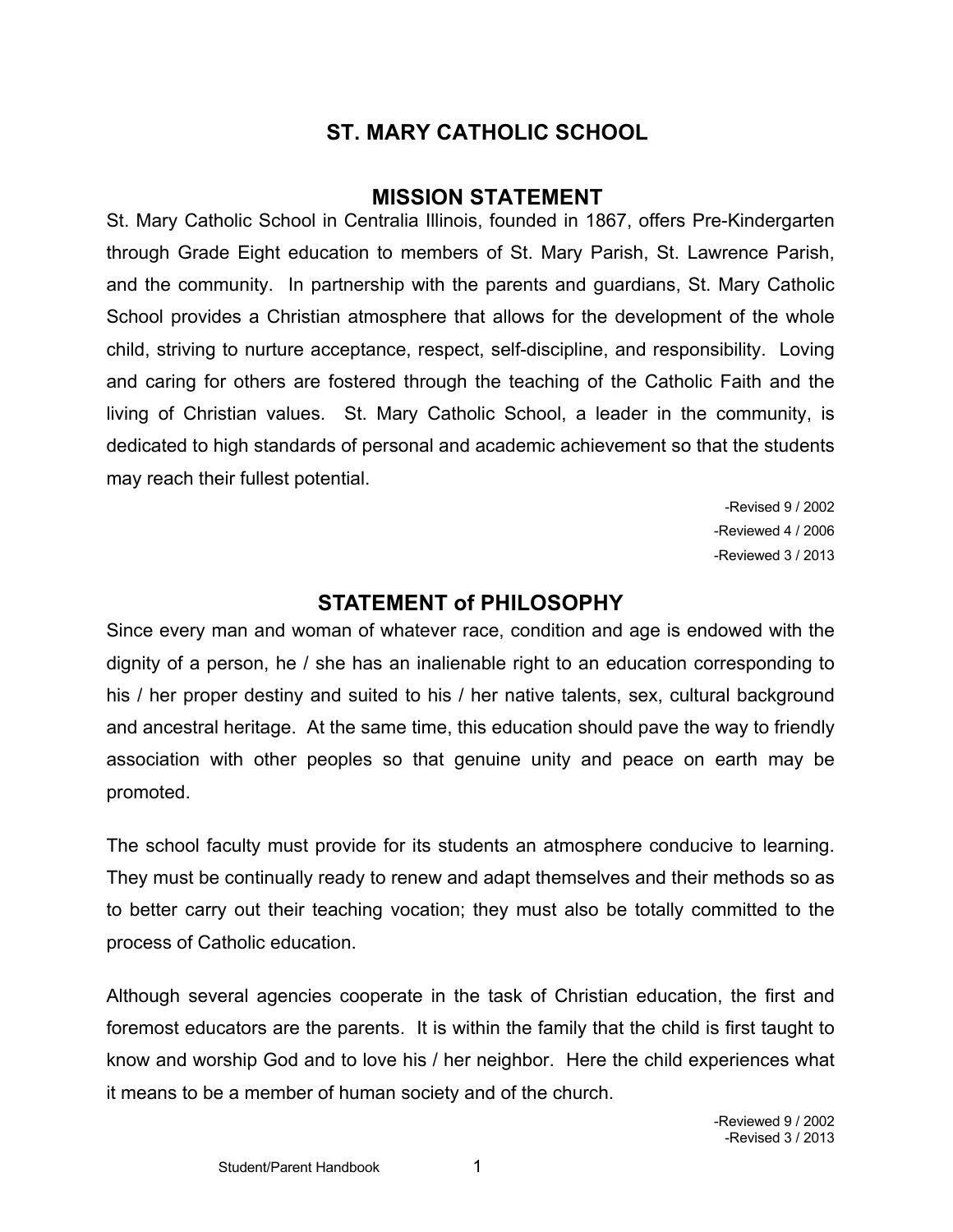# **ADMINISTRATIVE ORGANIZATION**

(See Appendix A)

#### The Ordinary (Bishop)

St. Mary School is a Roman Catholic Grade School within the Diocese of Belleville, Illinois. Thus, it is always responsible to the Ordinary of the Diocese (Bishop). The Director of Educational Services has the responsibility of implementing Diocesan Policy after it has been approved by the Ordinary.

#### The Pastor

The Pastor, as the primary spiritual leader of the parish, has the responsibility for fostering the educational and spiritual ministry of the parish. All policies set by the St. Mary School Board are subject to his approval.

#### The Principal

The Principal is the administrator of the school and is responsible for implementing policies established and approved by the Diocese and St. Mary School Board. The principal is also expected to perform other duties as specified by the job description (Diocesan Regulation 2211.a).

#### The Faculty

The faculty is directly responsible to the principal; however, parental concerns should be directed to the faculty first, before the principal becomes involved in the matter.

#### The St. Mary School Advisory Board

The main function of the School Board is to assist the Pastor and the education administrator/s (i.e. Principal, Director of Religious Education) in the governance of the Parish education programs. These policies shall be in accord with, and not contradict, the Diocesan Board Policy.

#### The St. Mary Parent-Teacher Organization

The purpose of the Parent-Teacher Organization (PTO) is to enhance the educational development of the students.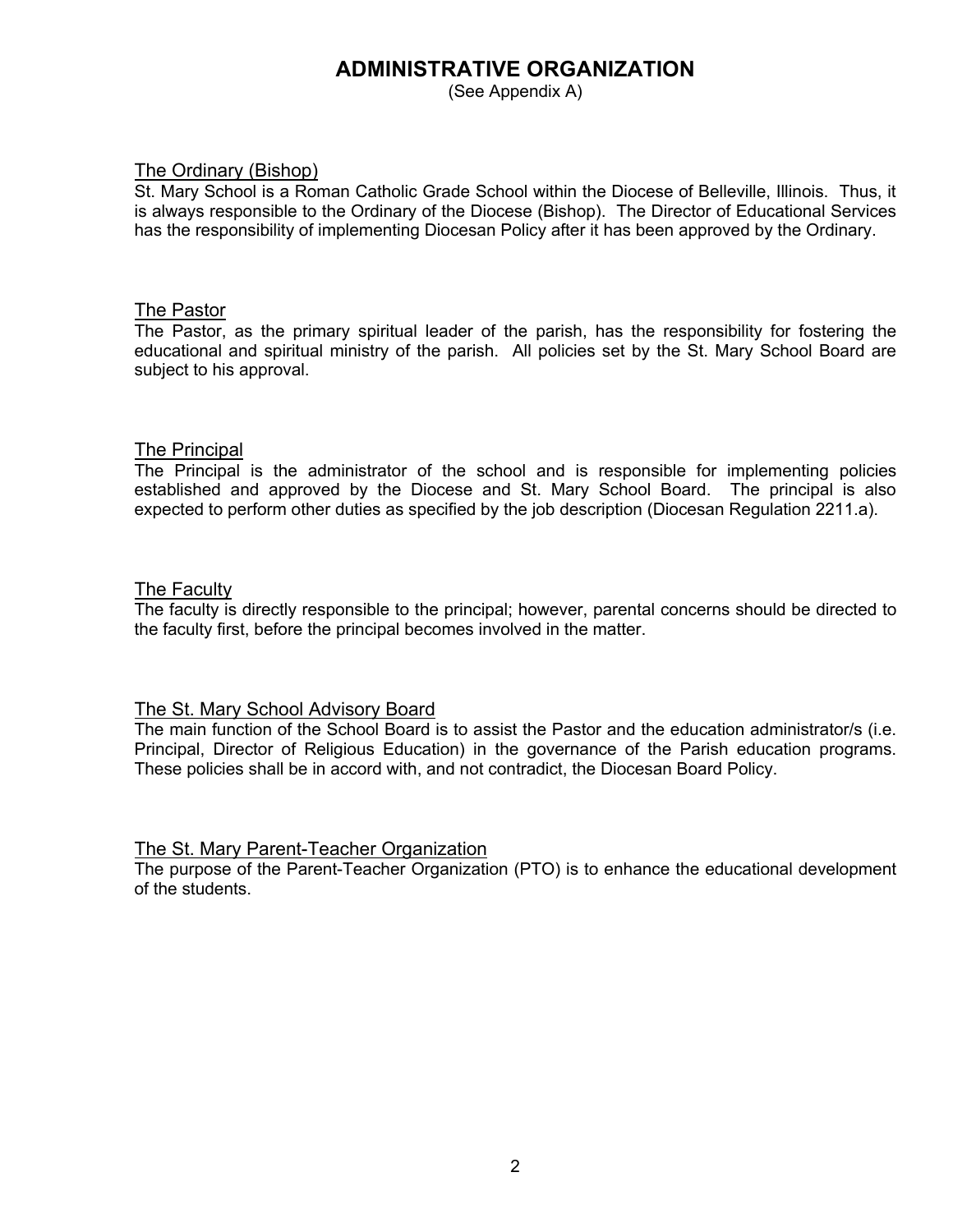# **PRINCIPAL'S MESSAGE**

I would like to personally welcome you to St. Mary Catholic Grade School. Our faculty and staff work extremely hard to make our school a great place to learn both academically and spiritually. Here at Saint Mary School, we foster a caring atmosphere that puts students' needs first while challenging students to reach their full potential. We relish the task of molding and shaping students into something parents and our community can be proud of.

This student handbook is designed to provide you with the pertinent information about school procedures and rules. It has many important items in it and I ask that you read it thoroughly as items change from school year to school year.

In an effort to promote better communication, St. Mary School is a member of *SchoolSpeak* and *SchoolReach*. Parents can find almost all information they need on the *SchoolSpeak* website including the weekly *Cardinal Express* newsletter, schedules, sports information, cafeteria menu, variety of forms including an After-School Program, along with classroom information including homework and grades. The midterm reports and grade cards are available on *SchoolSpeak. SchoolReach* is the system used by the school to notify families of school cancelation, early dismissals, and days of no attendance.

If you have any questions regarding any of our policies, please don't hesitate to contact the school or make an appointment to meet with me. Thank you for allowing us the opportunity to serve your family.

**Jason C. Swann, Principal**

#### **Vision Statement of Saint Mary Catholic School**

The vision of Saint Mary Catholic School is to teach as Jesus taught. SMS strives for the development of the whole child through participation in the sacramental life of the Catholic Church. SMS will provide superior academic preparation through a challenging curriculum, while promoting the ongoing formation and spiritual growth of the next generation of Catholic leaders to live the Gospel and to meet their full potential in preparation for a life of service in society.

#### **Daily Schedule**

| 7:45 a.m.   | Students enter cafeteria (any who arrive earlier wait                                                                             |  |  |  |
|-------------|-----------------------------------------------------------------------------------------------------------------------------------|--|--|--|
|             | in cafeteria)                                                                                                                     |  |  |  |
| 8:00a.m.    | Students report to class and prepare for day                                                                                      |  |  |  |
| $8:15$ a.m. | Bell—any student arrive after this bell is counted tardy                                                                          |  |  |  |
|             | Announcements, Pledge of Allegiance then Morning Prayer and Discussion<br>(leading into religion class)                           |  |  |  |
|             | Lunch:                                                                                                                            |  |  |  |
|             | $PK/K$ and $1st$ -4th grade recess/lunch<br>$11:20-12:10$ p.m.<br>5 <sup>th</sup> -8th grade recess/lunch<br>$11:30 - 12:20$ p.m. |  |  |  |
| 3 p.m.      | Dismissal bell for all students (PK/K students are dismissed at 2:55 p.m.)                                                        |  |  |  |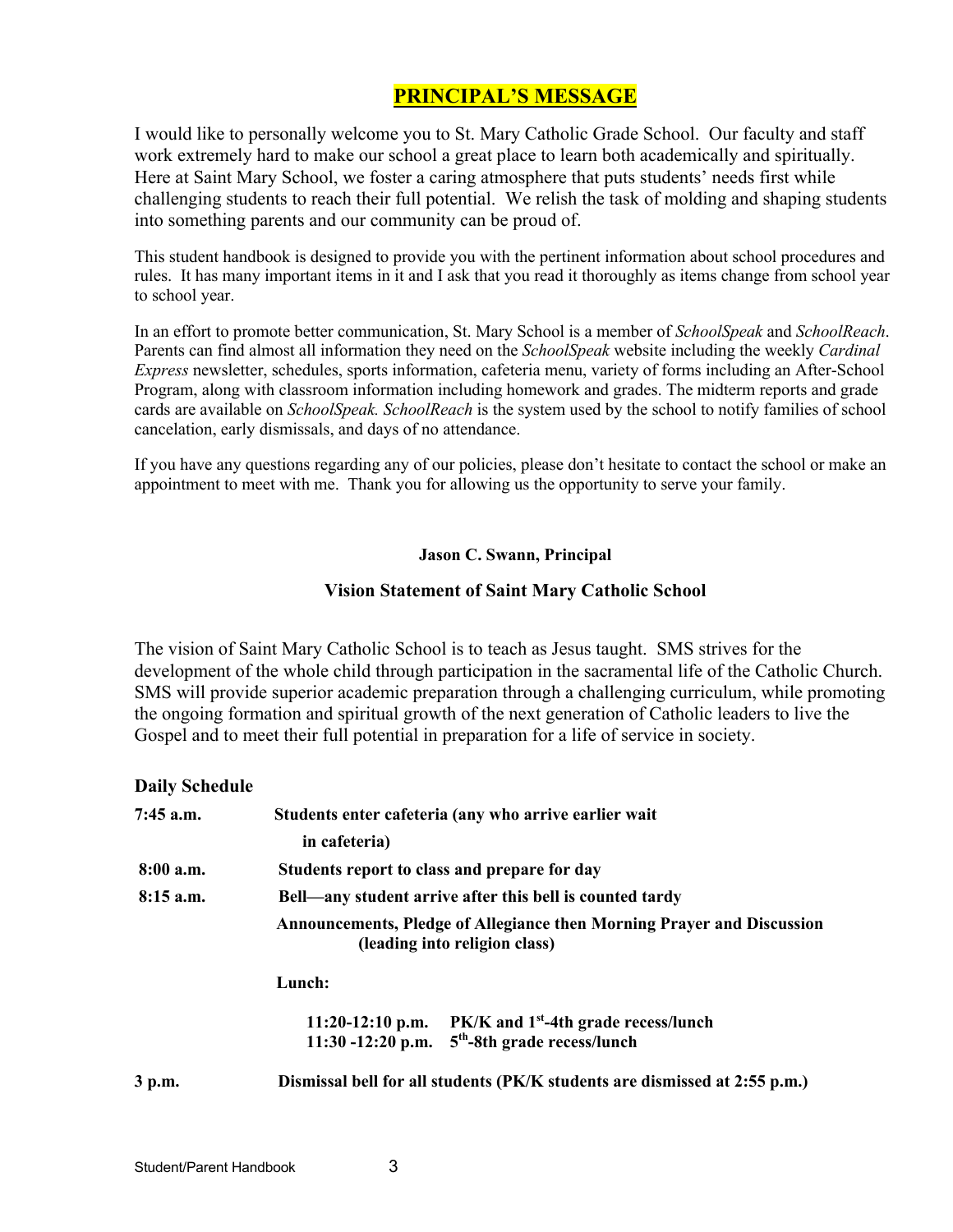**Office Hours: Office hours are 8:00 a.m. to 4:00 p.m. daily. Summer hours during the month of June are 10:00 to 2:00 p.m. daily. Office closed during the month of July.**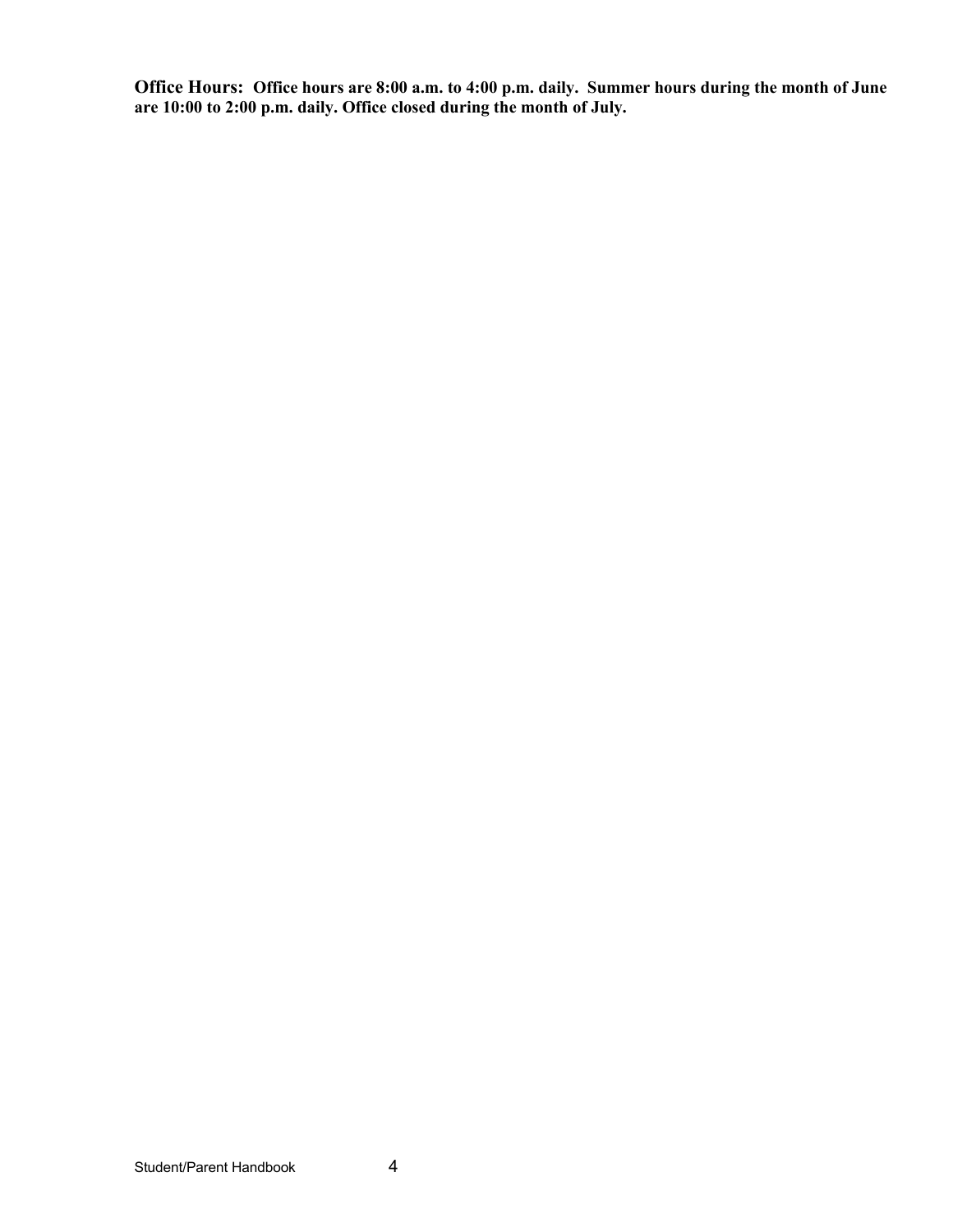# **SCHOOL POLICIES & PROCEDURES**

### **ABSENTEEISM / TARDINESS**

If a student is to be absent from school, a call to the school office is required by 8:30 a.m. A note stating the date and reason of absence must be sent to school upon the student's return. These are kept on file for one year.

Any student not in his/her classroom at 8:15 a.m. is TARDY and will be marked as such on the daily attendance sheet by the classroom teacher.

When a student arrives at school after 30 minutes of the start of the school day, the student will be considered as ½ day absent.

Doctor and dental appointments should be made out of school time except in case of necessity. If a student must keep an appointment during school hours, a written note must be presented to the school office prior to the student leaving. Students will then be released only to a parent or guardian. A parent's signature is also required to release and re-admit the student. If the student returns within one hour, the student will not be considered absent. If the student is gone for more than one hour, the student will be considered  $\frac{1}{2}$  day absent. If a student leaves school within one hour of normal dismissal, the student will not be considered as absent.

The Principal and Pastor will deal with truancy cases individually.

When a student is absent for whatever reason, the classroom teacher will provide a list of the missed homework after the student returns to school.

Tardy Detention will be given after a student receives five (5) tardy slips. This after-school detention will be served until 3:45 p.m. If a total of 15 tardy slips have been accumulated, the child will serve a day of in-school suspension.

#### **ADMISSION**

St. Mary Catholic School admits students of any race, color, gender, national / ethnic origin to all the rights, privileges, programs and activities generally accorded or made available to students at the school. There is no discrimination on the basis of race, color, gender, national / ethnic origin in administration of its educational policies, admission policies, scholarships, local programs, athletics and other school administered programs.

Students will be admitted to St. Mary School accordingly:

- 1. Catholic children from St. Mary Parish (Centralia, IL) St. Lawrence Parish (Sandoval, IL)
- 2. Catholic children from outside St. Mary Parish (Centralia, IL) St. Lawrence Parish (Sandoval, IL)
- 3. Children who are not of the Catholic Faith.

Children who are not of the Catholic Faith will be eligible for enrollment on a year-to-year basis, contingent upon availability of space and the school's ability to maintain a Catholic identity.

Students who attend St. Mary are expected to participate in the prayer life and activities of the school.

Parents/legal guardians will sign an agreement with the school to support and comply with all policies, regulations, & rules set by the administration.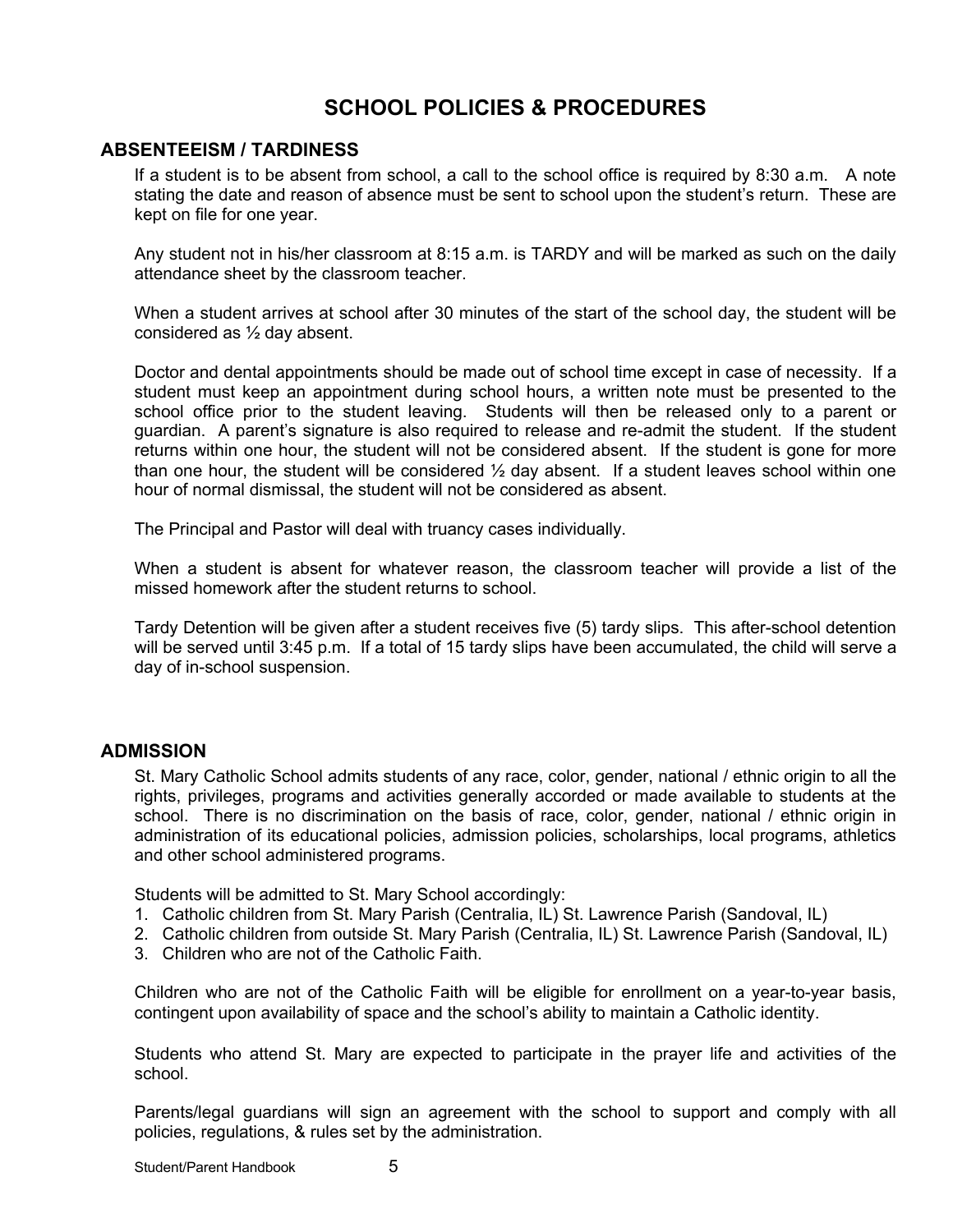State Law requires those students entering Kindergarten to be five years of age by the first day of September. A birth certificate, social security number, and baptismal record, if applicable, must be presented upon registration. A screening test is given prior to the beginning of the new school year. To be eligible for First Grade, all students shall be properly prepared by attending a kindergarten program or its equivalent.

Any student who transfers will be on PROBATION. This probationary status will remain effective until such time as the student's school records are received from the transferring school, and a sufficient period of time has passed to assure the administration that any "special" needs of the child can be met by the existing school curriculum and resources. All student transfers at the  $7<sup>th</sup>$  and  $8<sup>th</sup>$ grade levels are accepted conditionally and students remain on probation for the entire year. Both the parent/legal guardian and the student shall sign an Enrollment Probationary Form.

# **Statement of Intent of St. Mary School**

St. Mary School is made up of students who have been taught by their parents to love God and to appreciate values. Through guidance and leadership of the principal and faculty, a quality education is provided.

It is special and unique because it has:

- $\div$  The right and obligation to emphasize Catholic values, attitudes and atmosphere.
- $\cdot$  An atmosphere of freedom of expression with mutual respect and trust.
- $\div$  Parental involvement and support through time and interest as well as money.
- $\div$  A school community striving for values and goals that are believed in, coupled with parental support and trust.
- $\div$  The type of school which contributes to person-oriented education and a fostering of faith community (community of believers growing together in a shared faith).

#### **ARRIVAL / DISMISSAL**

Children arrive between 7:45 a.m. - 8:00 a.m. and walk in the gym. Classes will begin following Morning Prayer and announcements at 8:15 a.m. or Mass at 8:30 a.m.

Students are dismissed at 3:00 p.m. and parents/legal guardians are to pick up their children no later than 3:10 p.m. Please do not arrive for pick-up any earlier than 10 minutes before dismissal time. Please always pull into the parking lot and NEVER block the bank driveways / drive-thru lanes! For the safety of all, do not back-up on the parking lot.

#### **Parents/guardians should follow these procedures for dropping off or picking up students (our primary concern is for the safety of the children, not our convenience):**

- \* For dropping off your child in the morning, enter from Broadway and drive to the cafeteria/gym entrance. Let your child off, circle back and exit on Broadway.
- $\div$  If you choose to drop your child on Maple Street, you MUST head South.
- $\div$  Bus riders and walkers should use the East doors (front).
- v For picking up your children in the afternoon, **arrive NO EARLIER than 10 minutes before dismissal**. Again, enter from Broadway and park your car facing the drive in the first row of parking places only (nearest roadway). Remain at your car and let the children come to you. Please do NOT back up at anytime. Depart the lot by pulling forward and driving North to Noleman Street.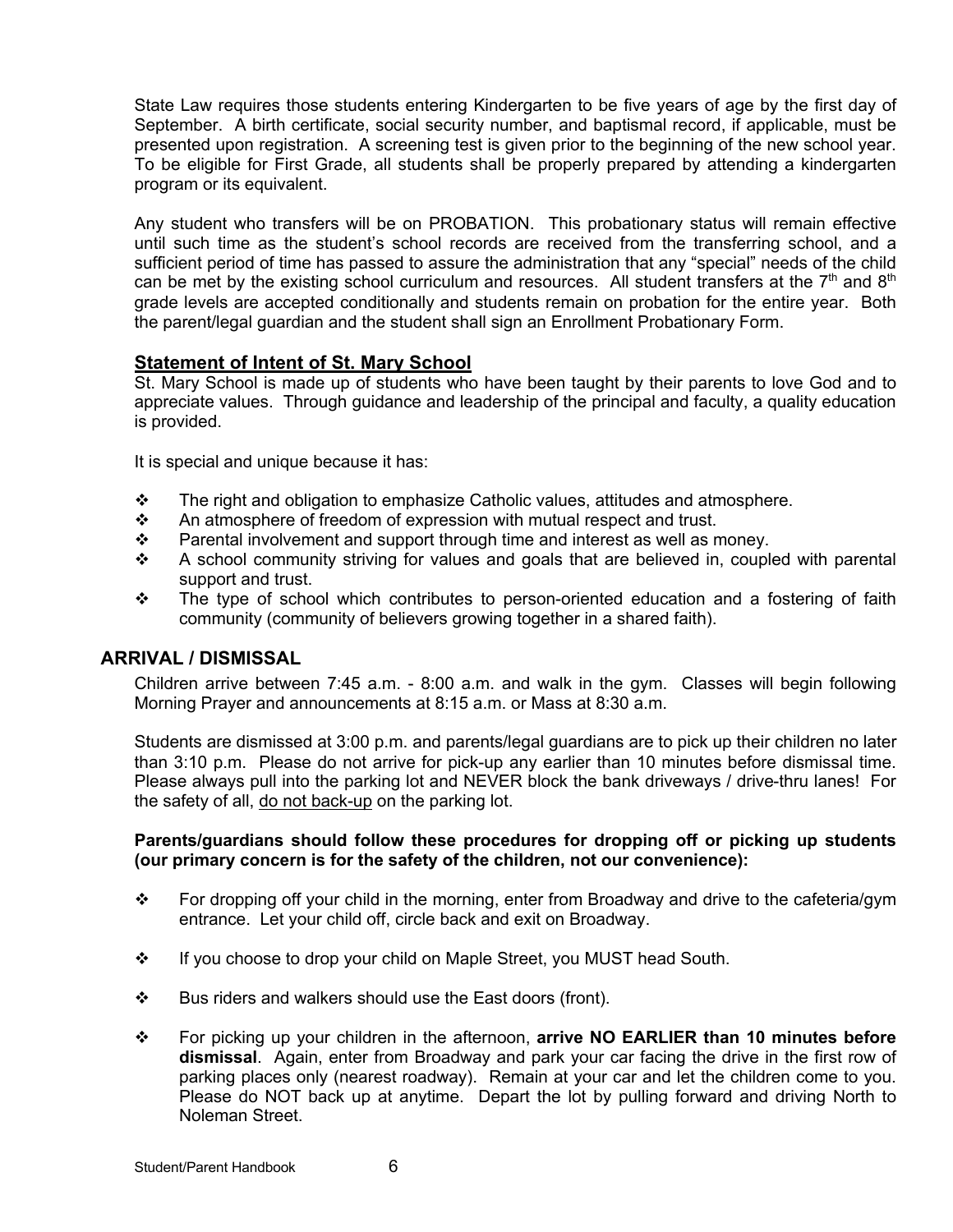### **ASBESTOS**

The Asbestos Inspection Report and Management Plan along with all related documents are on file for review at the Office of the School Principal. Anyone interested in reviewing these or any other asbestos related documents currently o file, are asked to submit a written request to the principal of the school.

This notice is to inform building occupants that asbestos has been identified within the school districts buildings. The asbestos materials located in the buildings are currently being monitored on a regular basis and Maintenance and Custodial personnel are taking special precautions during their work to properly guard against disturbance of the asbestos containing materials.

Due to limited quantities and good condition of the materials, the asbestos materials DO NOT impose a danger to the occupants of the building. Please be advised that any evidence of disturbance or change in condition will be documented in the Management Plan as required by law and the necessary repairs and or removal will be conducted immediately by licensed personnel.

#### **ATTENDANCE**

The importance of regular attendance with regard to a child's progress cannot be overemphasized. Parents/legal guardians are highly discouraged from taking children from classes for vacations or trips at any time during the school year. This is especially true concerning the beginning, end of or near holidays during the school year. (Also see Absenteeism/Tardiness)

### **CHILD PROTECTION POLICY**

The Diocesan Child Protection Policy is implemented by St. Mary School. All personnel including volunteers, aides, librarians, coaches, and others who have substantial contact with children MUST comply with this policy. All are expected to complete the volunteer form and provide information for background checks of Sexual Misconduct, Child Abuse and Neglect Tracking System (CANTS), and State Conviction Information Name Check Request. Personnel and volunteers are required to take the Initial Child Protection Class and the annual refresher course. Any person who chooses not to comply with this rule cannot be permitted to accompany SMS events.

#### **CLASSROOM VISITS**

We welcome the presence of parents and members of the community in our school. So that the flow of instruction is not interrupted, visitors must schedule an appointment with the classroom teacher or if appropriate, the principal prior to visiting the classroom or school.

# **COMMUNICABLE DISEASES (HIV-AIDS)**

In accordance with the directives and procedures set forth by the Illinois Department of Public Health, Illinois State Board of Education, the U.S. Center for Disease Control, the American Red Cross, and the U.S. Catholic Conference concerning students infected with HIV, the following is to be followed. Students with HIV enrolled or seeking enrollment in grades PK through 8 shall be permitted to attend school and shall not be excluded from attend school for reasons of the infection unless exceptional conditions are evident. When a student is infected with the virus, the principal and pastor must be informed by the student's parent or guardian. Other communicable diseases shall follow Principal Policy J 1-10.

#### **COMMUNICATION**

Student/Parent Handbook 7 If a parent/legal guardian has any questions regarding the education of his/her child, the child's teacher should be called and the problem explained. Communicating directly with the teacher is the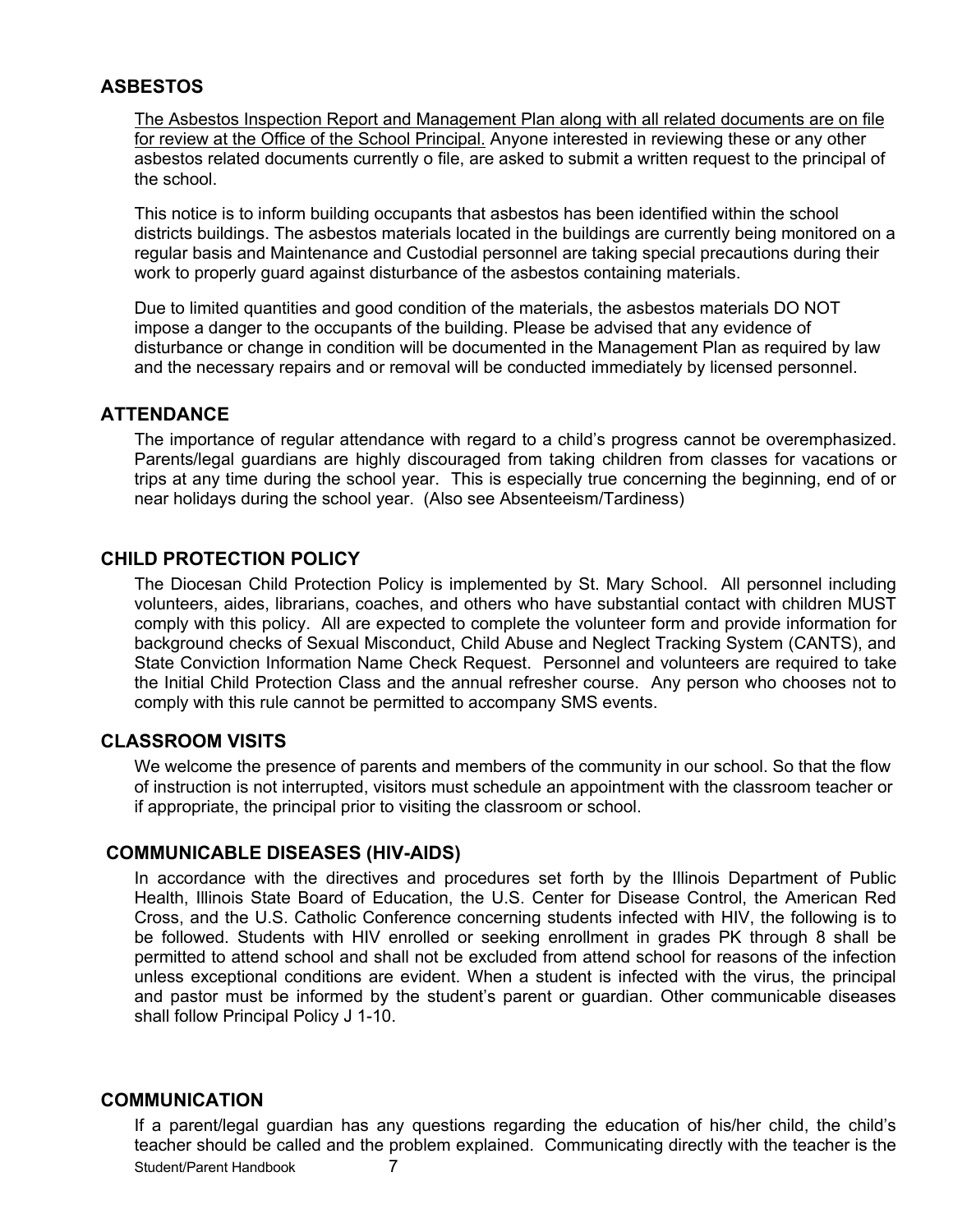most productive way of checking your child's progress. If, after consultation with the teacher, the problem is still not resolved, arrangements for a conference with the teacher and the principal should be made. Teachers will also contact parents/legal guardians when student concerns need to be discussed.

All notices from the school will be sent home in the weekly brown envelopes (one per family) with the youngest child. He/she will be held responsible for taking the brown envelope home on Friday and returning it on the following Monday. It is important that the envelope be signed to assure the office that a parent has received it.

Any articles such as forgotten lunches, books, homework, etc. that are brought to school during the day must be taken directly to the school office. Parents/legal guardians or other visitors are not to go directly to the classrooms without permission of the principal.

#### **CONFERENCES**

Parent-Teacher Conferences will be held twice during the school year. The first one will be at the beginning of the school year. The second will be held at the end of the first quarter. Detailed information will be sent out prior to actual dates.

#### **CURRICULUM**

The following subjects are taught at all grade levels: Religion, Math, English, Spelling, Reading/Literature, Science, History/Social Studies, Music, Art, Health/Family Life and Physical Education. At the Kindergarten through grade 2, phonics and D'Nealian penmanship are included in the curriculum.

The computer lab is accessible to Pre-Kindergarten through Grade 8 students. The technology plan states the skills to be presented at each grade level.

The Iowa Test of Basic Skills standardized test and the Cognitive Abilities test are administered to the students in Grades 2 – 8 during the fall semester each year.

Education in Human Sexuality is offered every other year at St. Mary School. (At the primary level, the program Good Touch - Bad Touch, is presented to the students.) A child may be excused from classes if the parents/legal guardians give a written excuse. However, if parents/legal guardians do not want their children to attend a prudently planned program based on these guidelines, they should remember that they have the responsibility to seek alternative forms of formal instruction in human sexuality for their children.

**PRE-KINDERGARTEN** classes have been established at St. Mary School and are in session daily from 8:00 a.m. until 3:00 p.m., following the regular school calendar. The child must be three (3)- or four (4)-years old before September 1 and potty-trained to enter the prospective grade. A registration form, a physical, an updated shot record, birth certificate, baptismal record, and social security number are to be filed in the office.

These children do not wear the school uniform. However, nice appropriate attire is expected with shoes and socks. For safety reasons, sandals or any open-toed/heeled shoes are not to be worn.

During these formative years behavior patterns, value systems, and attitudes toward mastery and knowledge take root. The curriculum will develop many areas of learning: spiritual and social, communication arts, expressive arts, physical skills and wellness, along with learning through discovery.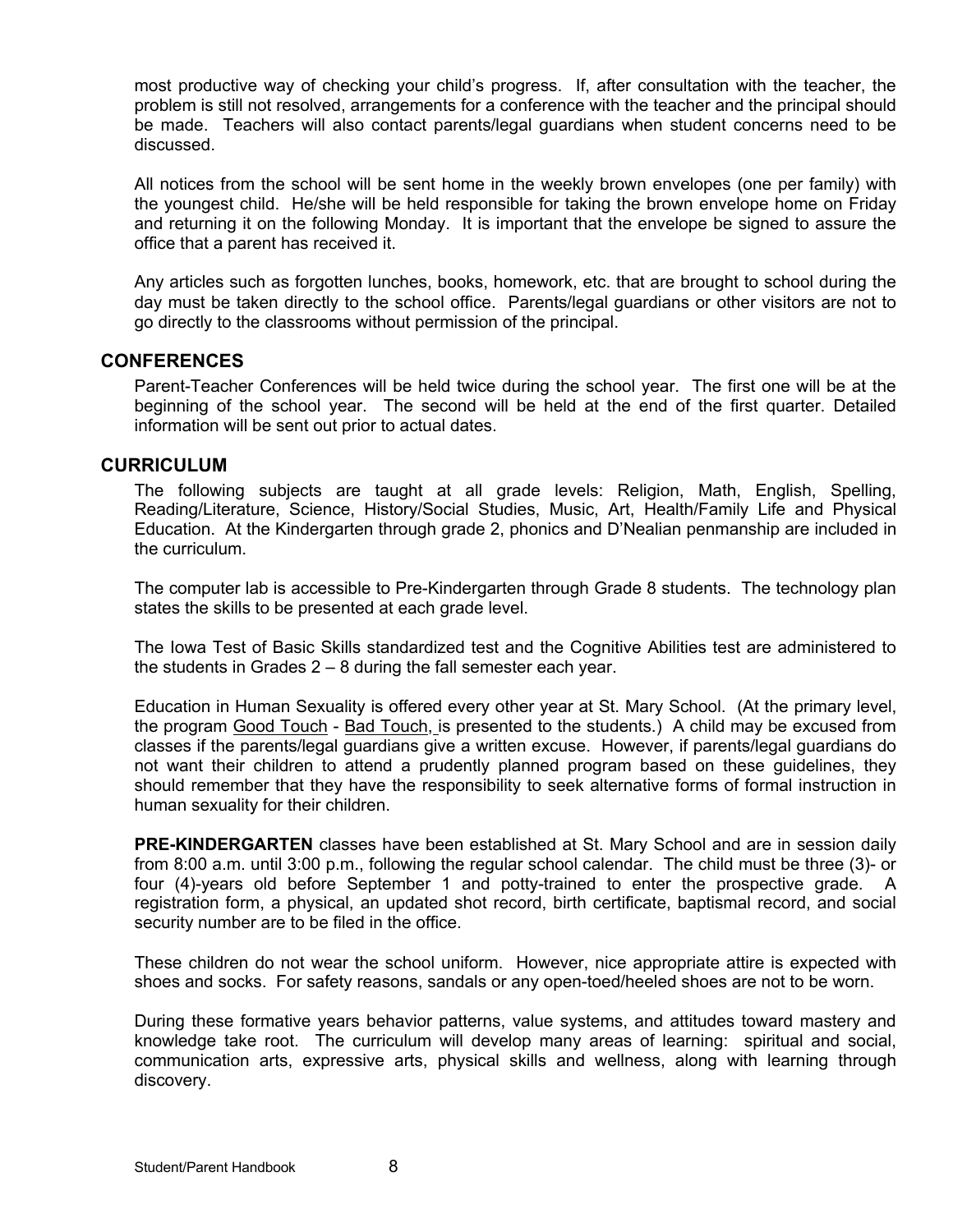### **DISCIPLINE**

### **1. Behavior / General Conduct**

It is expected of each St. Mary Student that at all times and in all places his/her conduct becomes that of a Catholic Youth. Therefore, respect toward all teachers, adults, school personnel, visitors, and fellow students should be observed. Respect of school and personal property is also expected. No offensive or crude language will be allowed.

Disrespect, insolence, misconduct, consistent failure to do assignments and similar violations of school rules will necessitate the student to appear before the principal where the matter shall be addressed. Thus, students with repeated misdemeanors and violations of Catholic living, whether on bus, playground, corridors, church or classrooms, cafeteria, or during school-related extracurricular activities, will be reported and duly penalized.

Teachers are encouraged to use positive reinforcement of good behavior as a first line of defense against discipline problems.

Students ought to be guided to realize and accept their personal responsibility in the keeping of the school rules. For the example of all students, the failure to live out the school's rules will be dealt with accordingly.

Attendance at Catholic elementary and secondary schools in the Diocese of Belleville is at the will and discretion of the particular school. As such, attendance and enrollment may be terminated at any time when the school determines that continued enrollment would not be in the best interest of students, the school, or the educational purposes of the school.

Conduct by a student, parent or employee that the school determines contrary to, or inconsistent with, the Catholic/Christian principles of the school, is grounds for terminating the student's enrollment, or the employee's employment at the school. These principles and expectations apply to students/employees both on campus and off campus during school (e.g., extended care, athletics, field trips, parish activities, etc.) and non-school sponsored programs and events. These principles and expectations apply during and after school hours, and during times when school is in session and when school is out of session.

The administration of the school, in its discretion, may determine how to deal with any particular conduct or pattern of conduct depending upon the nature and severity of the problem, surrounding circumstances, and prior record. In some instances, the conduct may be of such a nature that immediate withdrawal/termination may be determined to be appropriate even if it is the first such instance. In cases where the conduct is not as severe or serious, problems may be dealt with using other forms of corrective action, including but not limited to a written warning, suspension, etc.

#### **2. Corporal Punishment**

Corporal punishment is NOT permitted at St. Mary School by either school/parish staff or parents.

#### **3. Definitions**

Discipline policies rest upon these definitions:

*Misdemeanor* – A minor infraction of common classroom discipline which is dealt with on a day to day basis within the classroom by the teacher. A misdemeanor will result in at least, but not limited to, one demerit on the demerit checklist kept by each teacher.

*Demerit* – Recorded mark of misdemeanor kept by the teacher.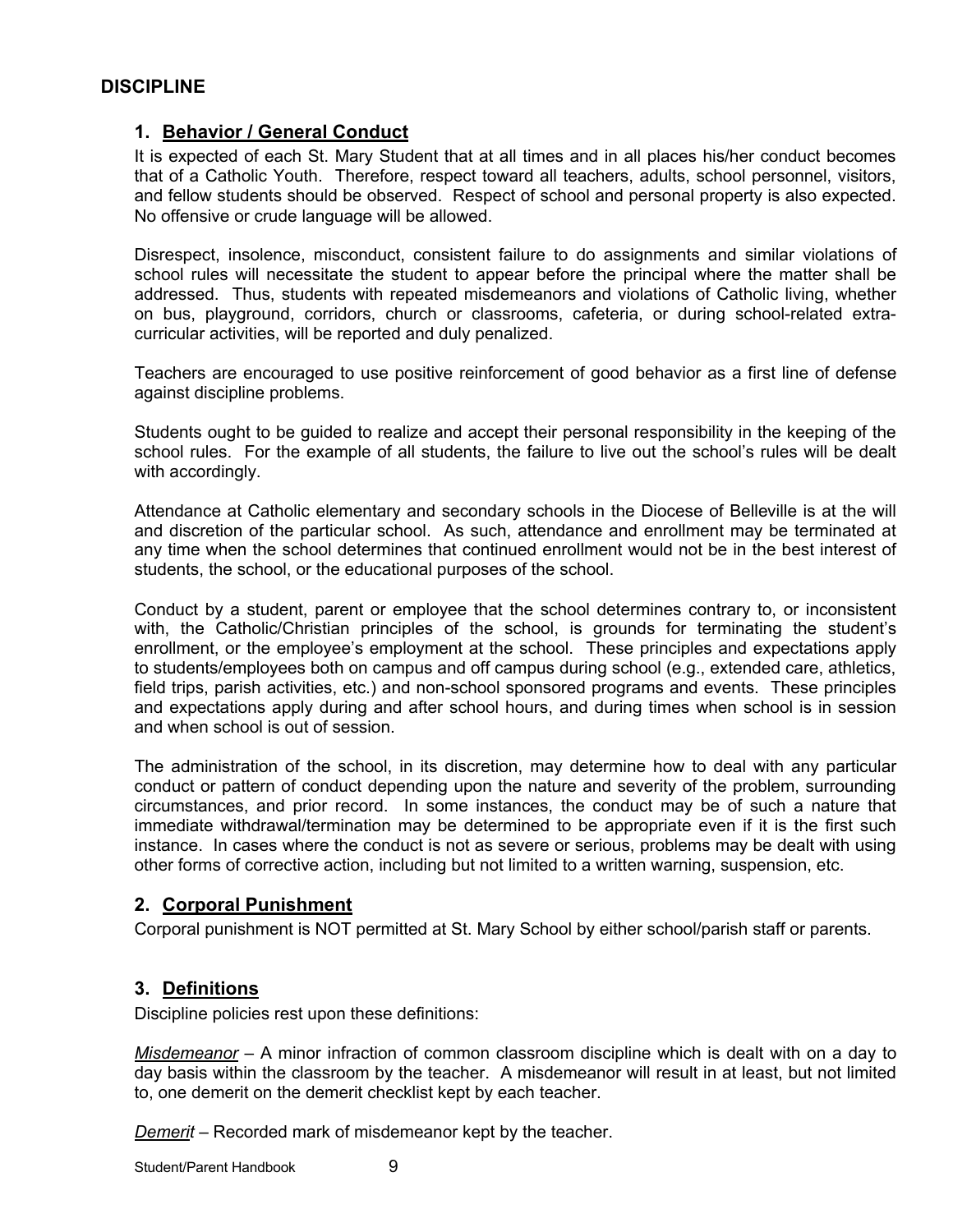*Offense* – Conduct that is uncooperative, disrespectful, discourteous, defiant, and/or disruptive as judged by the staff to be a more serious nature than a misdemeanor. The principal or administrator will handle these

*Detention* – A period of 45 minutes to one hour spent after school in a designated room, doing assigned work, under the supervision of a teacher.

*In-School Suspension* – Student is to be removed from the classroom, sits in an assigned room in the school and works quietly one-half or full day(s) on class oriented work.

*Suspension* – Temporary removal of the student from the classroom and school, including extracurricular activities, for a period of time not to exceed ten (10) consecutive school days.

*Expulsion* – Discontinuance of attendance of student at school and extra-curricular activities for the remainder of the semester or school term.

*Alternative Punishments* – Alternative punishments may be used by the teacher and/or principal, such as a loss of recess, extra class work or written assignments as are deemed appropriate to the offense or misdemeanor.

*Extra-curricular Activities* – Students with repeated offenses might be excluded from extra-curricular activities. This includes all school-sponsored activities such as sports, field trips, student council, scholar bowl team, etc.

### **4. Procedures**

In the event of a classroom situation, which goes beyond normal classroom discipline, the following procedures will be followed:

- 1. Every effort should be made to resolve discipline problems within the realm of the classroom teacher. The teacher will confer with the student in private, attempting to resolve the situation in a positive and professional manner to the benefit of the student and the class.
- 2. The principal and homeroom teacher should be apprised of continuing disciplinary problems.
- 3. THINK SHEETS will be used in an attempt to solve any problems and to encourage students to give serious thought to what and why something was done. Parents are asked to sign and return the think sheet. (See Appendix B)
- 4. Each teacher will keep a Demerit Checklist on each student in the event of misdemeanors. More than one demerit may be given for a specific incident and more than one demerit may be earned in a day.
- 5. Classroom rules will be established by each teacher and distributed at the beginning of every school year to our students.
	- A. **Detention** A detention will be given after receiving **5 demerits**. A detention is time spent after school, until 3:45 p.m., in a specific classroom, doing assigned work under the supervision of a teacher.
		- a. A detention is to be served the day following the issuance unless otherwise assigned.
		- b. Notification will be sent to parent/legal guardian for signature and must be returned the next school day.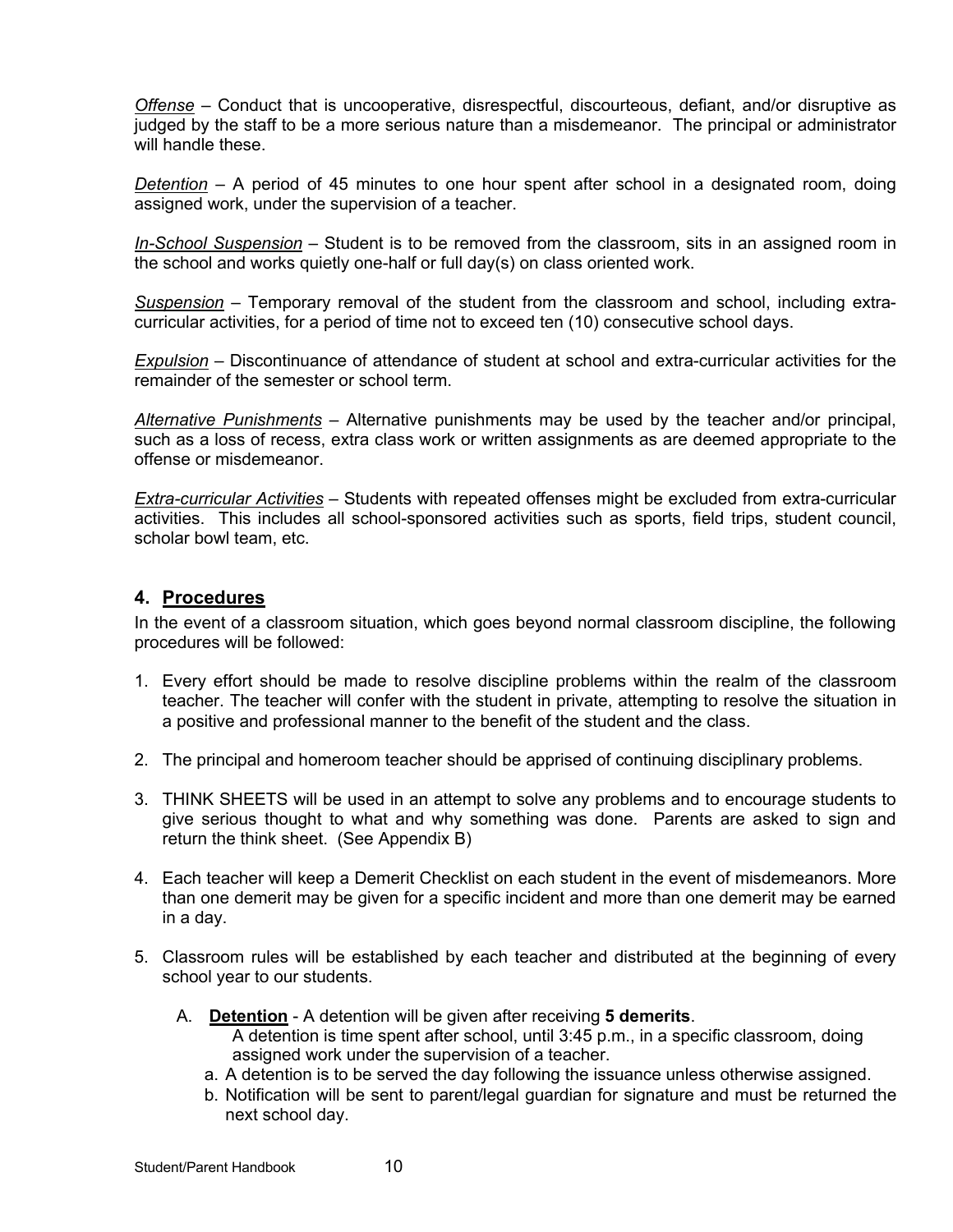- c. If a student fails to return the signed detention slip the next day, he/she will be retained after school 30 minutes for each day the signed detention slip is not returned.
- d. A student may not participate in any extra-curricular activities, including practice and games, on the day detention is served.
- B. **Second Detention** -After **10 demerits** have accumulated, a second detention will be assigned.
	- a. This detention includes one-hour after school on the day following when it was issued.
	- b. Notification will be sent to parents/legal guardian for signature and must be returned the next school day.
	- c. Failure of a student to return the signed detention slip the next day, will result in 30 minutes after school for each day the signed detention slip is not returned.
	- d. A student may not participate in any extra-curricular activities, including practice and games, on the day that the detention is served or the days the detention slip is not returned to school.
- C. **Suspension** -With the accumulation of **15 demerits**, a full day of in-school suspension will be served.
- D. A **Detention, Second Detention** or **Suspension** may be given by the principal outside the demerit system if the behavior of the student warrants it. If the incident happens in the classroom or on the playground, lunchroom, in church, or at school-sponsored extracurricular activities, the student will be sent to the principal. The staff member who witnessed the incident will also send a written account to the office. These detentions are outside the demerit system.
- E. **In-School Suspension** -When deemed necessary, an in-school suspension {1/2 or whole day(s)} will be assigned by the principal.
	- a. Written notification will be sent to the parents/legal guardians who are to respond the next school day upon receipt of the letter.
	- b. The student will be supervised at a location determined by the principal, on the school grounds.
	- c. In-school suspension will be served on the day designated by the principal.
	- d. Failure to comply with in-school suspension will result in additional day(s) equal to the number of days of the in-school suspension, e.g. If two (2) days of in-school suspension were originally assigned, and the student does not comply with procedure, an additional two (2) days of in-school suspension will be assigned. Continued non-compliance will result in out-of-school suspension or expulsion.
	- e. A student may not participate in any extra-curricular activities, including practice and games, during the week an in-school suspension is served.
	- f. Refusal to serve a detention or in-school suspension is grounds for three (3) additional days of detention or in-school suspension. Suspension procedures will be followed as outlined in suspension policies.
- F. The teachers and principal must keep accurate and adequate records of inappropriate student behavior, disciplinary problems and actions. When a demerit is given, a demerit form is completed, signed, and sent home to the parents to also sign and return. Records of accumulated demerits are posted on SchoolSpeak and can be found on the student's progress report and report card. Parents/legal guardians must be kept apprised of disciplinary problems. All information regarding discipline problems or actions will be kept strictly confidential.
- G. If necessary, appeal to discipline procedures may be made following the Line of Authority and Appeal as defined in Policy Number 6440-90.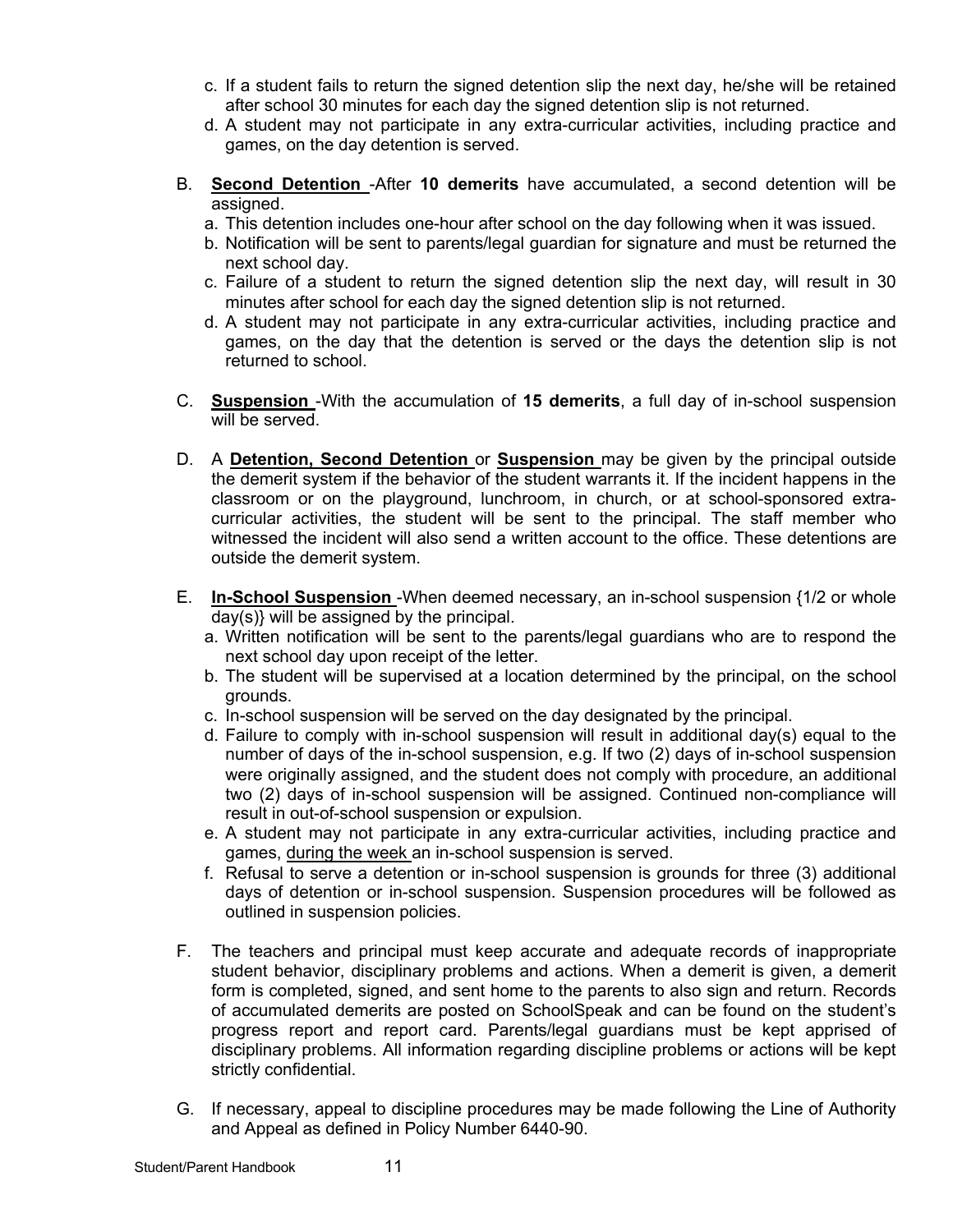# **5. Out-of-School Suspension**

Before suspending a student form St. Mary School, the following procedures will be applied:

- 1. The teacher will notify the principal when the student's behavior has resulted in the accumulation of 15 demerits. The principal will notify the parents/legal guardians that continued misbehavior would result in an out-of-school suspension. The principal may determine that an offense or series of offenses warrant immediate suspension. No child will be sent home on suspension prior to the close of a regular school day unless accompanied by a parent or guardian. Accurate and detailed records of disciplinary problems and actions must be kept.
- 2. After the accumulation of 15 demerits or an offense or series of offenses judged to be serious enough to consider suspension, the teacher will inform the principal and the student will be sent to the principal for conference regarding suspension.
- 3. The principal will talk with the student and notify the parents/legal guardians of the details of behavior resulting in pending suspension. The parents/legal guardians and the student will sign a statement of the detail of the suspension at the time of the suspension. Details of and arrangements for the dates that the suspension will be served must be made by the parents/legal guardians within two (2) school days of the issuance of the suspension. The student may not participate in any extra-curricular activities, including practice and games, during the entire week in which a suspension takes place.
- 4. A conference between the parents/legal guardians, principal, pastor and perhaps the student will precede the child's return to class. The student will be responsible for all class work and homework assigned during the period of suspension with 50% of the earned grade being given.
- 5. If the student is suspended, the parents/legal guardians will have the right to appeal to St. Mary School Board within five (5) days of the decision. If the parents/legal guardians choose to appeal, they must immediately request a meeting with the Board, in writing, and notify the principal that an appeal is being made. The suspension will be stayed until after the completion of the appeal process. The Board may need to call a special meeting so the suspension may be dealt with in a timely fashion. The appeal MUST be held in Executive Session.
- 6. The principal shall notify the St. Mary School Board if suspension occurs.
- 7. Suspension of a student, by Illinois School Law, cannot exceed 10 consecutive school days.
- 8. Refusal to serve a suspension or do assigned schoolwork is grounds for expulsion.
- 9. If two (2) suspensions occur, expulsion may be considered. The Pastor, principal and the St. Mary School Board will determine this action.
- 10. All records and information regarding disciplinary problems and action will be handled in a confidential manner. Any staff, volunteer supervisor, parents/legal guardians, or School Board Member who breaks confidentiality will be subject to censure and/or dismissal.

# **Social Media Procedures and Regulations:**

Negative comments about the school, the parish, the Catholic Church, the Diocese of Belleville or the Bishop of Belleville are not to be posted.

Use of the school's logo or any organizational material may only be used with written permission by the school principal.

All postings on social media must comply with Diocese of Belleville and school policies on confidentiality and disclosure of proprietary information. When this issue is in doubt, regarding the confidential nature of information that is being considered for posting, the principal shall be consulted.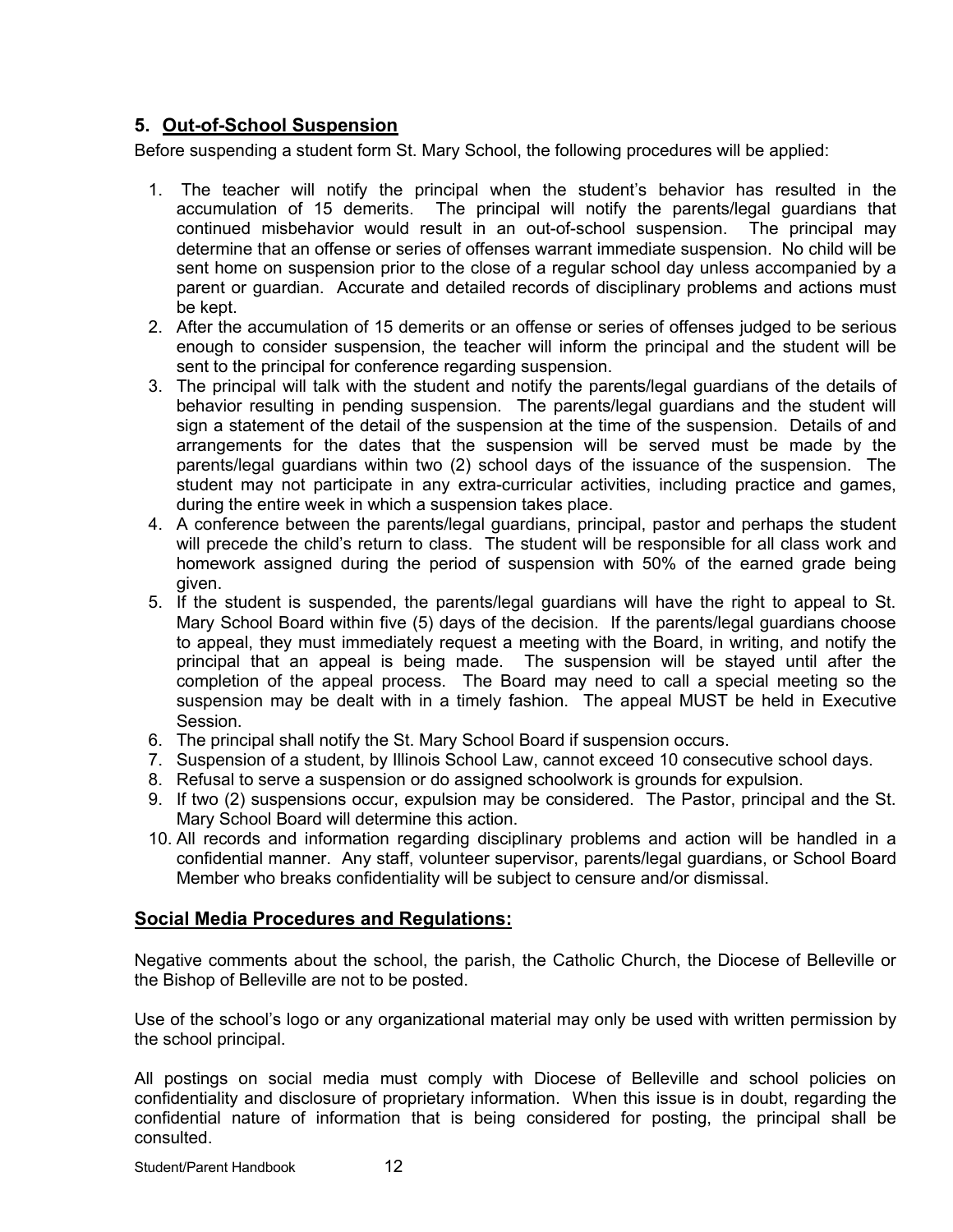Creating links to the school or Diocese of Belleville web-site or the posting of any school or Diocese of Belleville material on a social network media site must have written permission from the appropriate site or agency.

Employees may not use the school or parish equipment for non-work-related activities without written permission.

Violation of this policy shall lead to discipline up to and including the immediate termination of employment or dismissal from volunteer services.

### **6. Line of Authority and Appeal**

Every attempt should be made to solve problems at the most immediate level of concern, i.e. by the person most directly involved in the problem. If necessary, an appeal can be made to higher authorities in the following stages:

- 1. The teacher
- 2. The principal
- 3. The Pastor

Appointments must be made in advance for any conference with the teacher or principal. The principal and/or Pastor may be present at a conference with the teacher at the teacher's request. No loud or abusive language will be tolerated at any time. A parent/legal guardian may be asked to leave and return for another appointment at a later date.

If this line of authority and appeal is followed and respected by all, a true spirit of cooperation will be developed. No one shall exceed the limits of the authority established for each stage of the appeal.

#### **EARLY DISMISSAL DAYS**

Generally, school is dismissed at 2:00 p.m. on the first Monday of each month for a faculty meeting. Several times a year dismissal will be at 12:30 p.m. for faculty in-service days. All these and any other early dismissals will be included on the school calendar, which can be found and printed from SchoolSpeak.

#### **ELECTRONIC DEVICES / CELL PHONES**

Personal radios, MP3/disc players, electronic games or other such new devices are not permitted – with one exception. Since it has been a tradition for the eighth graders to listen to MP3/disc players and since grades seven and eight are together as of now, their class is the only exception. This exception is to be approved annually by the principal. Electronic calendars / organizers are permitted only for assignments or school reminders. Cell phones brought to school are to remain **turned off** in the student's backpack. Electronic signaling devices found to be in-use during the school day shall be confiscated. These students will be given an automatic detention and a parent will be required to come to school to claim the device.

#### **Virtue Based Restorative Discipline**

**The essence of Christian discipline is formation in virtue. According to the Catechism of the Catholic Church,** *"The goal of a virtuous life is to become like God."* **(CCC 1803) The purpose of VBRD is twofold:**<br>1. **Increase faith practices** 

- 1. Increase faith practices
- 2. Reduce/prevent anti-social behavior

This school-wide initiative includes these components:

1. Staff, parent and student spiritual formation in practical application of virtue,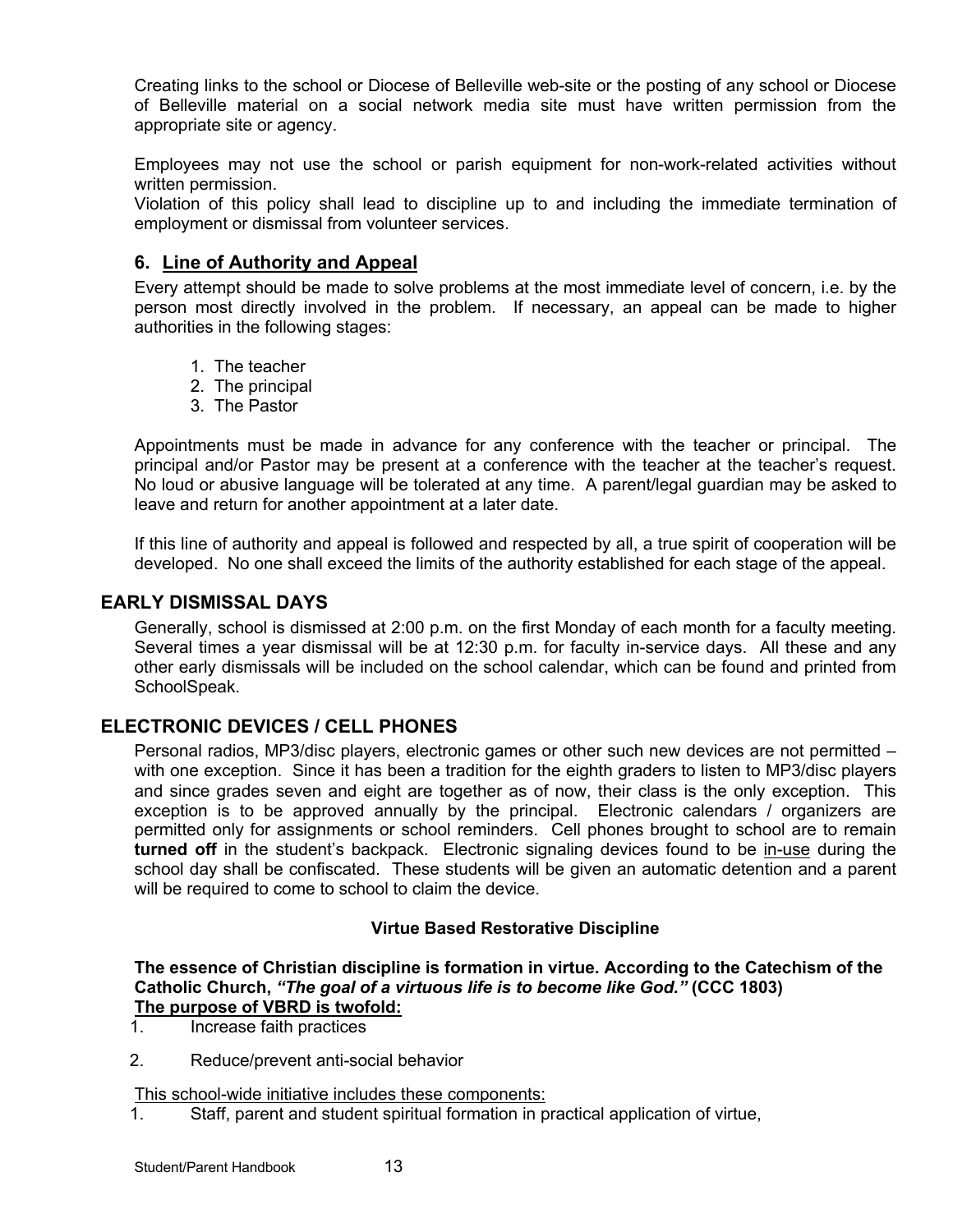defined with students as: *Holy habits that imitate God.*

2. Training in restorative practices, which hold relationships as the highest priority, assuring high responsibility and high accountability for repairing harm to relationships and property when such harm occurs.

When harm occurs, Restorative Discipline seeks to do the following:

- 1. What happened: Establish the injustice, or harm that occurred
- 2. What needs to be done: Restore equity, repair harm to property and restore relationships Establish appropriate future intentions (How can we guarantee a better future?)
- 3. What can be expected: Establish appropriate future intentions

# **VBRD™ Guiding Principles**

- 1. We will dedicate ourselves to living virtue.
- *Catholic virtues will be taught from Scripture and Catechism, and we will prayerfully discern which virtues to work on as a school community each year.*
- 2. We will support others in living virtue.
- *We will share what we learn freely with others and offer encouragement by acknowledging the good.*
- 3. We will commit to constructive thoughts, words and deeds.
- *We will refrain from gossip, rumors, criticizing and judgment, as these attempt to detract from the good name we are given by God.*
- *We will train our thoughts to be kind, be prudent in our speech, and temperate in our actions so as to achieve personal holiness within the community.*
- 4. When faced with challenges or conflict, we will find solutions that cultivate virtue for ourselves and for one another.
- *As we prayerfully attend to conflict, we will uphold the human dignity assigned by God in dealing with one another. Virtues will be expressed and practiced in identifying the injustice, restoring equity, and working to reach common agreements that promote peace and restore harmony.*

# **Meetings/Circles**

As a key strategy for setting norms for the school culture, both adults and students will participate in conversation circles. Classroom circles/meetings also offer a platform for virtue education, discussing classroom behavior, building community, and strengthening interpersonal skills as a way to prevent and reduce harmful interactions. Parents are also given resources and encouraged to provide this opportunity at home.

# **Response to Harm**

Restorative Discipline strategies provide a framework for collaboration in setting norms and expectations founded on the belief that *"Human beings are happier, more cooperative and productive, and more likely to make positive changes in their behavior when those in positions of authority do things with them, rather than to them or for them."* (International Institute for Restorative Practices, http://www.iirp.edu/what-is-restorative-practices.php).

Student/Parent Handbook 14 When harm occurs, parents will be informed. With mid/high level incidents, parent involvement in formal restorative conference may be required to determine what can be done to repair harm and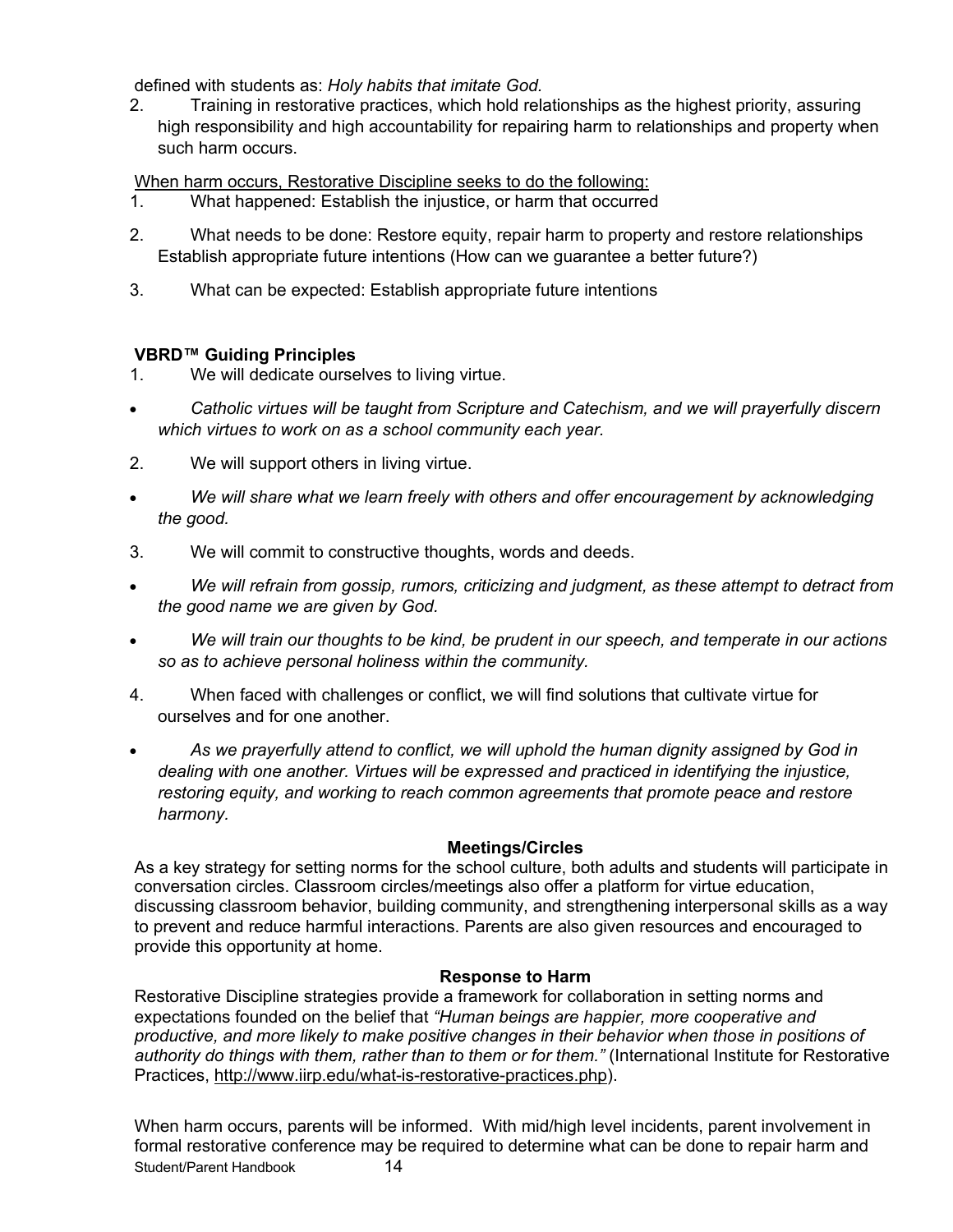restore relationships. Formation and service are integrated into restorative discipline as much as possible.

#### Use with Low-Level, or first-time incidents

- 1. This is less formal for minor disruptions, and is free from harsh judgment or criticism, and can easily redirect behavior such as, but not limited to, name-calling, unintentional harm that is not repetitive.
- 2. When simple statements have not stopped the behavior, or there is a new, more escalated behavior, students will be asked to explain their behavior, and redirect their actions to reflect positive interactions.

Use with Mid-Level incidents, or repeated minor disruptions 1. Students and adults together will seek understanding of the cause for disruption or harm, and will work together with those involved to restore relationships.

This may involve parents of those harmed and/or those responsible for the harm.

Use with High-Level incidents where there is serious harm

- 1. When student behavior requires a teacher or other adult to stop and address harm immediately, examples include but are not limited to, physical harm, repeated obscenities, namecalling, or repeated refusal to comply with expected behavior. Parents of all involved parties will meet to establish what harm has been done, who is responsible, and how it will be repaired.
- 2. Follow-up conferences can assure safety has been restored for all parties.

There may be times when harm to students, staff, and the parent community is significant, and restoration is not possible. Such cases require special attention, and solutions may require time away from the school community. In serious cases, we will follow the Archdiocesan Handbook on Violence Policy (Section 4303.3) before VBRD practices are begun.

- 1. The student may be sent home to prevent further harm.
- 2. The police may be called.
- 3. The student may be required to meet with a counselor and acceptable assurances given from the counselor to the principal that the child is not a danger to other members of the school community before the child may reenter school.
- 4. A satisfactory Formal Conference must be held with parents, administrators and students, outlining the harm done and mutual agreement on the specific actions that will be taken to repair the harm.
- 5. A probationary period may be required before a child may return to school.
- 6. Student(s) may be asked to withdraw for cause.

# **EXTRA-CURRICULAR ACTIVITIES**

Extra-curricular activities at St. Mary School during the normal school year are defined as those activities in which elementary school aged children are identified through the school name "St. Mary". While St. Mary School may or may not be the primary sponsor and/or provider of such activities, the usage of the school name presents the participants to the parish and to the public as being representatives of St. Mary School. All activities which use the school name shall exist with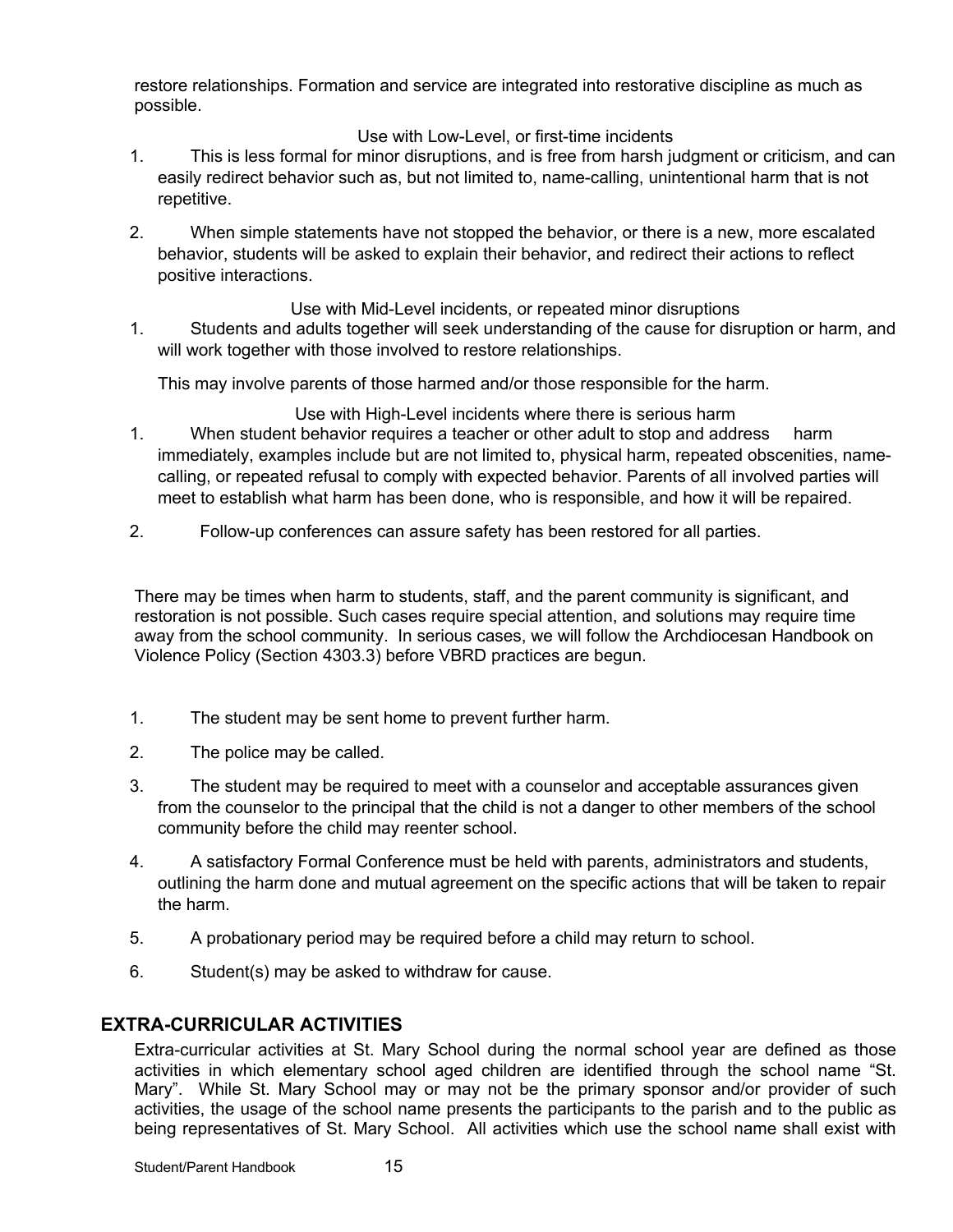the knowledge and approval of the Pastor, principal, and St. Mary School Board. Extra-curricular activities are subject to any applicable regulations as determined by the Diocesan Board of Education, the St. Mary School Board, the principal, the Pastor, and the Director of the activity.

### **EXTRA-CURRICULAR ELIGIBILITY**

Participation in school related extra-curricular activities will follow the Diocesan "Win the Prize" directives. All parents with children included in any sport activity must attend an initial meeting and sign a Code of Conduct paper.

Students receiving a school disciplinary suspension shall be temporarily ineligible for extra-curricular activities. The days of ineligibility will be equal in number to the number of suspension days and the ineligibility will occur during the nearest scheduled extra-curricular activities in consecutive manner.

#### **FEES**

The amounts of the registration/book/technology fees, tuition and weekly contribution will be evaluated on a yearly basis at the time of budget planning by the Pastor and the Finance Committee. A recommendation will be made to St. Mary School Board on or before the March meeting. Parents/legal guardians will be notified by the principal or business manager through the bulletins prior to registration.

### **1. Admission / Tuition Agreement**

- 1. Prior to June 1, the parent/legal guardian must sign the appropriate admission agreement for the ensuing school year. Any parent/legal guardian failing to comply with the requirement shall be deemed to be in non-compliance with the rules and regulations of the school and their child/children may be denied attendance at St. Mary School.
- 2. Any parent/legal guardian failing to complete payments of registration/book/technology fees, tuition, and weekly contributions for the previous year shall be deemed to be in non-compliance with the rules and regulations of the school and will be notified of this failure. Families not fulfilling these obligations will be assessed a higher tuition rate after the first semester of school.
- 3. No refunds of previous registration/book & supply fees, tuition, or weekly contribution payments will be allowed. However, any parent/legal guardian feeling special circumstances exist may appeal to the St. Mary School Board and/or the Pastor.

# **A. Parishioner**

- 1. Is a registered member at either St. Mary or St. Lawrence Parish.
- 2. Pays "Parishioner" tuition.
- 3. Participates in parish life by regular Mass attendance. It is our hope that you will attend weekend liturgies and contribute spiritually as well as financially to the church.
- 4. Contributes at least the minimal required weekly contribution to the parish using the weekly church envelopes and placing them in the collection basket during the weekend Masses.
- 5. Supports policies and regulations of school.
- 6. Takes part in all approved fund raising and PTO activities or pays the annual "Work Buy Out" fee determined by the PTO.

#### **B. Non-Parishioner \***

- 1. Is not a registered member of St. Mary Parish or St. Lawrence Parish.
- 2. Pays the "Non-Parishioner" tuition.
- 3. Supports policies and regulations of school.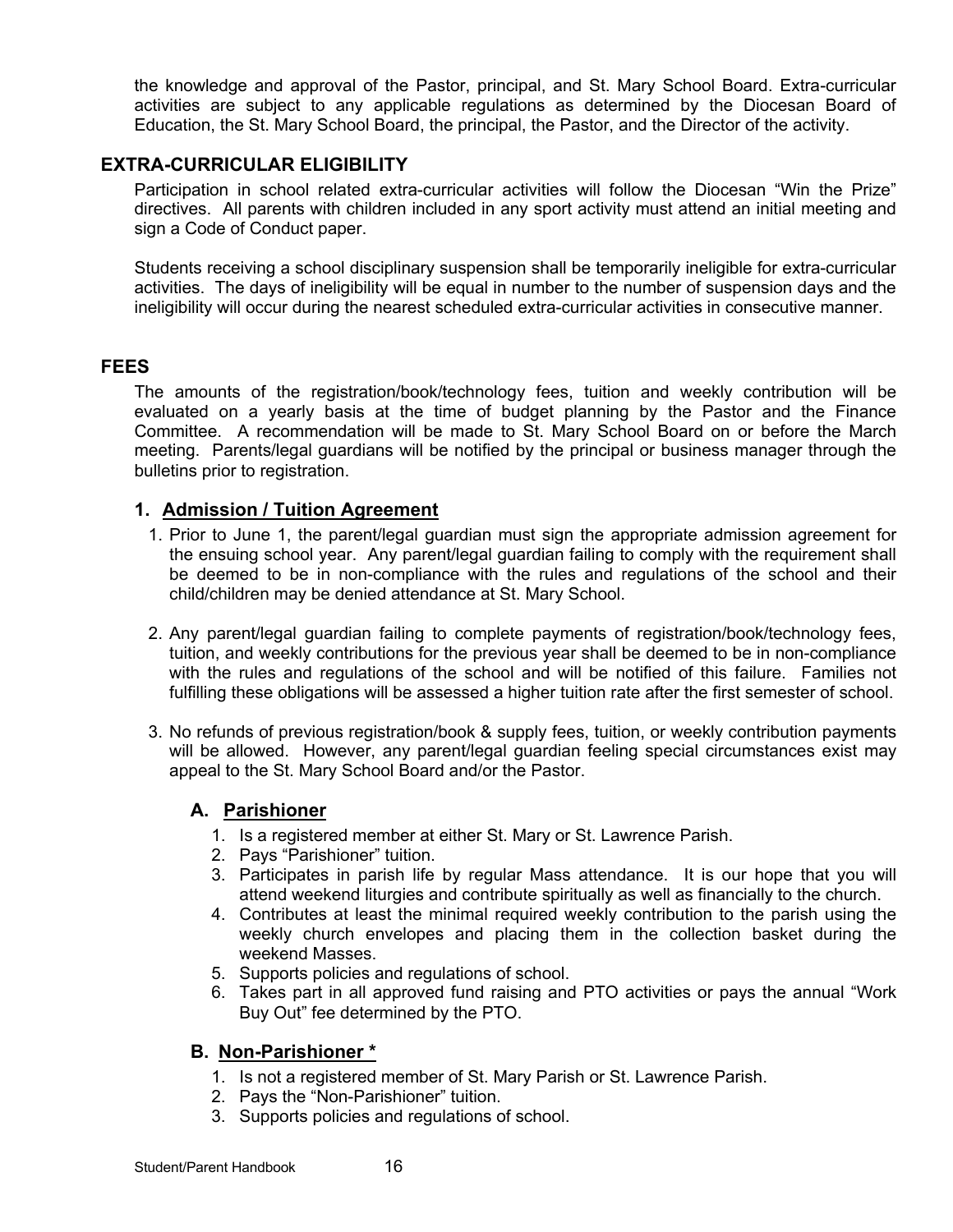- 4. Takes part in all approved fund raising and PTO activities or pays the annual "Work Buy Out" fee determined by the PTO.
- 5. \* **Any family that has attended for TWO CONSECUTIVE YEARS will automatically qualify for the Parishioner Rate at year three on.**

# **2. Registration**

- 1. Registration of students for the ensuing school year shall begin in early spring each year. Registration shall continue until the end of the first full week in May. School registration shall occur during regular school hours.
- 2. Only those parents/legal guardians whose tuition and weekly contribution payments are current (i.e. paid in full as of the date of registration) will be allowed to register.
- 3. The entire registration/book/technology fee for each child to be enrolled shall be paid in full at the time of registration.
- 4. A fee set by the School Board will be assessed for late registrations.

# **3. Tuition Payment**

Tuition payment plan gives parents several options.

- 1. PAYMENT METHOD
	- A. Coupon Booklet with several payment options
- 2. PAYMENT FREQUENCY
	- A. Monthly June through May
	- B. School Year Monthly September through May
	- C. Quarterly June, September, December, and March
- 3. PAYMENT DATE
	- A.  $10^{th}$  of the month
	- B.  $20<sup>th</sup>$  of the month
	- C.  $30<sup>th</sup>$  of the month

There are terms and conditions for late payments as well as any dishonored payment requests. At the same time, parents/legal guardians wanting FINANCIAL ASSISTANCE are to complete the information as required by the St. Mary Parish Business Manager.

Those having questions about the application or tuition payment are asked to call the parish business manager (532-6291).

# **4. Weekly Contribution**

- 1. Catholic families should participate in parish life by regular Mass attendance. It is our hope that you will attend weekend liturgies and contribute spiritually as well as financially to the church. The School Board has decided that a book be placed at the front entrance of church in which you are to sign your name and that of your child(ren) who attended Mass with you.
- 2. Weekly financial contributions for the ensuing school year shall all begin on June 15 or the first Sunday after June 15, prior to the start of the school year. The required weekly contribution for the school year just completed shall end on the last Sunday prior to June 15.

# **5. Financial Assistance**

A request for any exception or reduction of any payments must be submitted on the appropriate application form required by the St. Mary Business Manager at the time of registration and prior to April 30. Only a change in a family's financial situation after the April 30 deadline would allow for an exception to this rule.

# **FIELD TRIPS**

Students occasionally have opportunities to go on field trips or excursions as extensions of the classroom in fulfilling his / her educational, cultural, and social needs.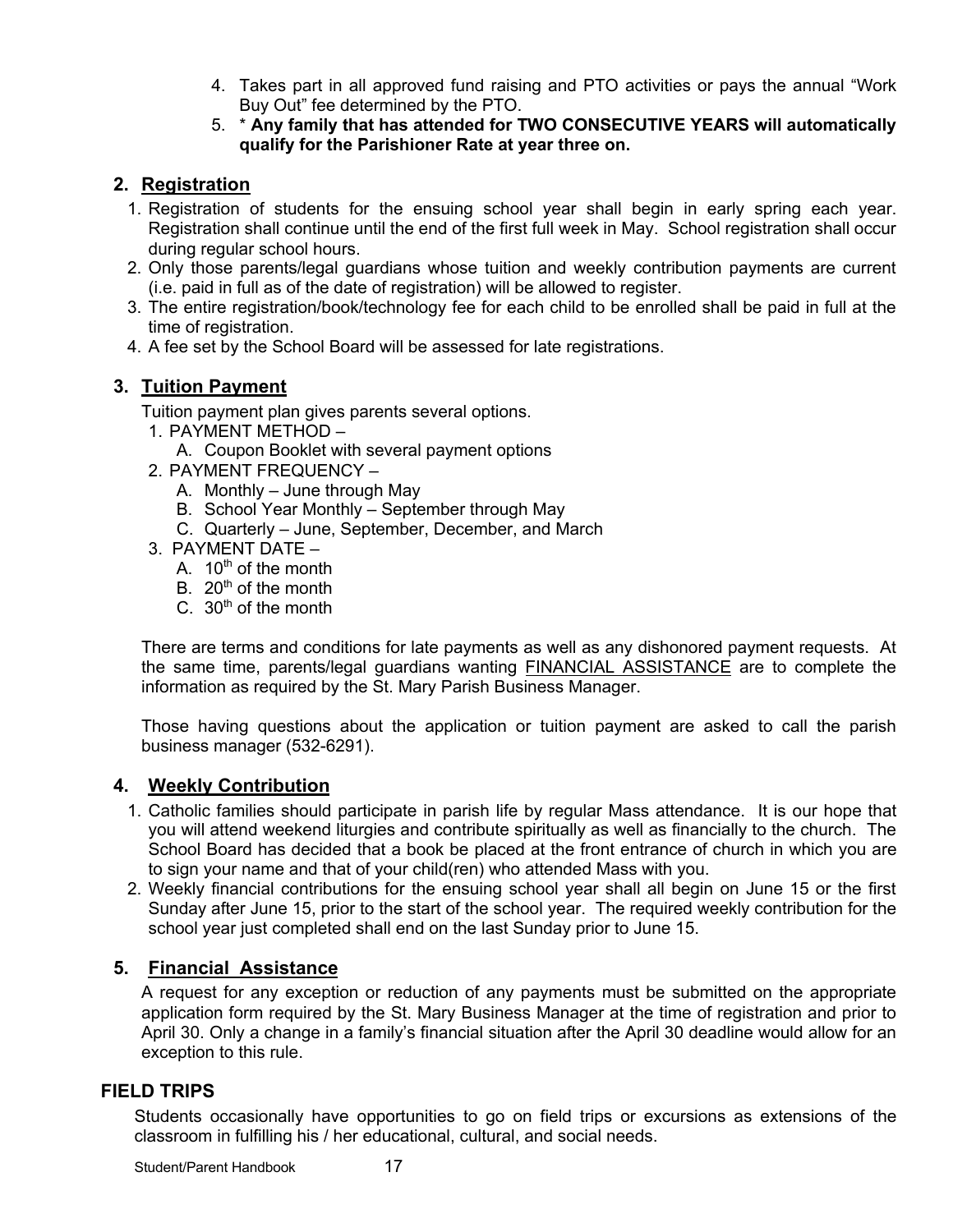All field trips shall receive prior principal approval and be adequately supervised by staff members and other adult volunteers. The approved Diocesan permission slips are required for all field trips. Students shall submit the school's request/permission slip form prior to field trip. Students who fail to return the proper form shall not be allowed to participate in the field trip. Parent telephone calls will not be accepted in place of the signed Diocesan consent form.

Students are required by the Diocese to leave and return to the school premises via the transportation arranged by the school. Parents/guardians cannot deliver or pickup their child(ren) at the designated field trip site(s) through their own personal transportation.

Field trips are privileges afforded to students. Students can be denied participation in field trips if they fail to comply with behavioral requirements established by the school.

#### **FUNDRAISERS**

Parents/legal guardians are required to help raise funds for the school. The fundraisers are organized during the Parent-Teacher Meeting. Most dates for various sports events are usually available at the first meeting for parents to sign up to work. If parents are not present to volunteer, they will have an opportunity to sign up in the school office prior to being assigned dates. Parents will work Market Day and Fish Fry Nights on the days assigned according to grades. Parents who purchase the "Work Buy Out" option will be exempt from working sports, fish fry nights, and market day pick-ups. Though some families do choose to purchase the "Work Buy Out" option, they are still required to assist in Market Day Pie Sales and provide desserts for fish fry nights. Fundraisers are directly coordinated and implemented by the SMS PTO.

Money collected from the concession stand at the sports' games is used to benefit all of the school children. Therefore, all parents/legal guardians are expected to help whether their child participates in sports or not.

#### **GRADING (This will change based on our new electronic grading system)**

The following grading scale is used at St. Mary School:

| A+ = 100 - 99%<br>$A = 98 - 95%$<br>$A = 94 - 93%$    | $B+ = 92 - 91\%$<br>$B = 90 - 88%$<br>$B - = 87 - 86\%$ | $C+ = 85 - 84\%$<br>$C = 83 - 80\%$<br>$C - 79 - 78%$                                                                                     |
|-------------------------------------------------------|---------------------------------------------------------|-------------------------------------------------------------------------------------------------------------------------------------------|
| $D+ = 77 - 76\%$<br>$D = 75 - 72%$<br>$D - 71 - 70\%$ |                                                         | $F = 570\%$<br>$S = Satisfactory$<br>$T =$ Subject matter is taught but<br>not graded<br>$NI = Needs$ Improvement<br>$U =$ Unsatisfactory |

#### **GRADUATION**

Upon completion of the requirements of the eighth grade, students will graduate and attend their district or chosen high school. Records will be forwarded as required.

#### **HEALTH & SAFETY**

St. Mary School will attempt to keep all children safe. However, accidents happen. The staff will take every step necessary to assess the situation and treat every child as if he/she were their own. When it is believed that a true emergency has occurred, the parents/guardians are to be notified.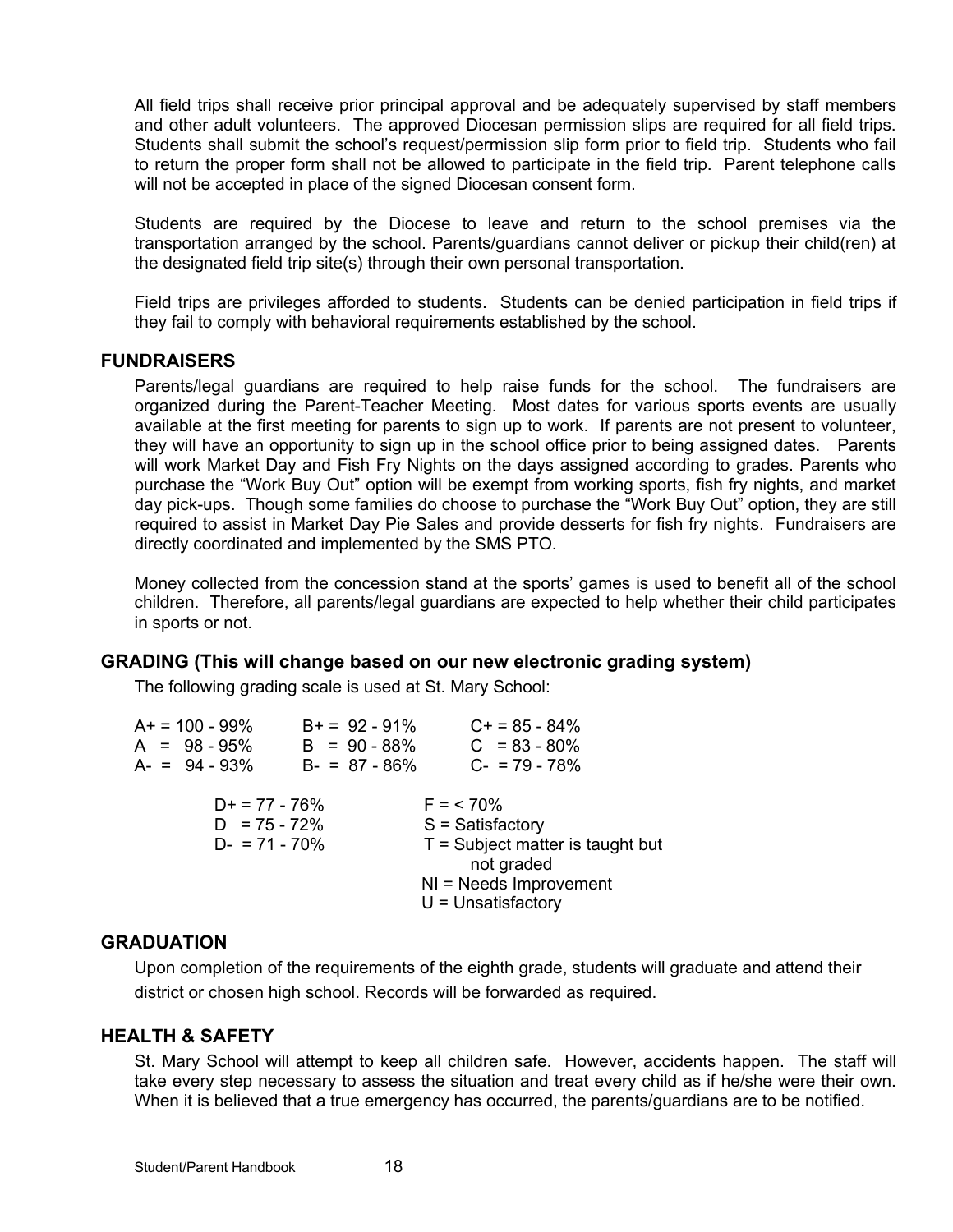# **1. Crisis Management**

Doorbells have been installed at the two (2) main entrances of the school for the safety of all students. The school doors are locked at all times once classes begin. Ringing the doorbell will admit all parents/guardians and visitors. A Crisis Management Plan has been written for the protection of the students.

# **2. Drills**

For the safety of the children and other occupants, fire, tornado, earthquake, and intruder drills are conducted on a regular basis.

# **3. Medication**

All medications prescribed and/or purchased over-the-counter for students shall be kept in the school office. A detailed note from the child's physician giving explicit instructions as to time, dosage, and symptoms along with a signed permission form for administering the medication must be on file with the office. It is also requested that parents/legal guardians inform the office of any specific physical problems which a child might have so that necessary precautions can be taken. Asthma medication is now permitted to be kept by the child.

# **4. Screening**

Health Services rendered by the school include eye and ear screenings provided by a certified technician. Screening for Speech Pathology will be completed through the City Schools upon referral by the principal/teacher.

### **HOMEWORK**

Homework is a testament that the education of the child involves both the home and the school. Homework is an important part of making a child independent and responsible for his/her work. Homework should be reasonable in length. Parents/legal guardians should monitor their child's work, give assistance when needed, and be sure that the work is neat, carefully done and complete. Under NO circumstances should a parent / guardian do the homework for the child.

#### Suggested time guidelines are:

| Primary levels (Grades K-1-2-3) 30 minutes |  |
|--------------------------------------------|--|
|                                            |  |
|                                            |  |

If parents/legal guardians believe that their child is receiving an excessive amount of homework, the parent/legal guardian should first check that the child is actually using his/her time on the homework. If the child is using his/her time wisely, the parent should then contact the teacher. If the problem is not resolved or adequate justification is not given, the parent/legal guardian should contact the principal.

# **IMMUNIZATION / HEALTH RECORDS / DENTAL RECORDS**

Students shall have all required examinations and immunization records on file in the school office by the first day of October. Students not in compliance on this day will be excluded from school until such time as they are brought into compliance.

Any student entering Kindergarten or  $6<sup>th</sup>$  grade will need a completed physical examination, updated immunizations, and the proper state form filled out, signed by the doctor and parent, and is to be kept on file in the school office. Students participating in any athletic activity shall have a yearly sport physical. This is to be kept on file in the school office.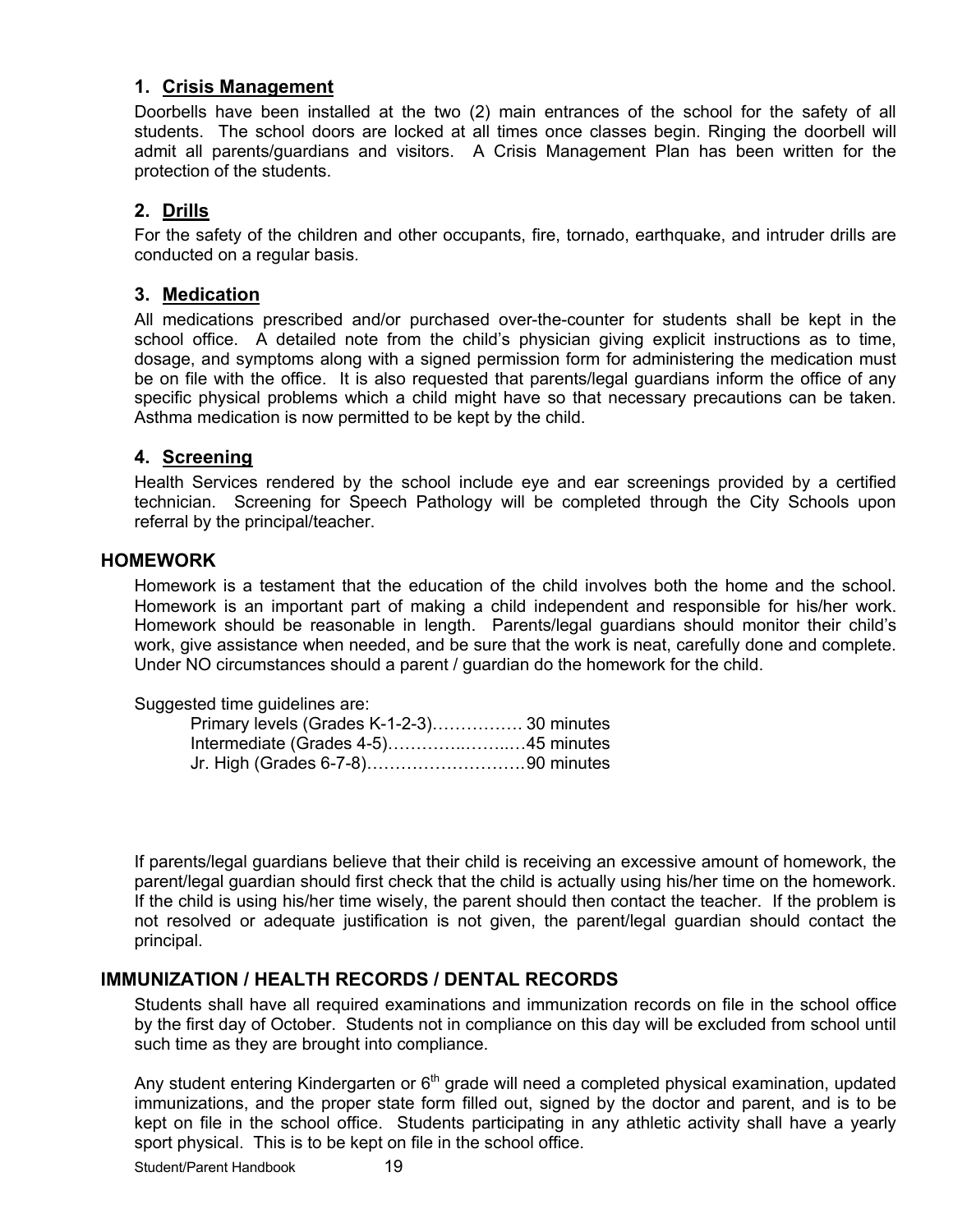According to State of Illinois regulations, any student entering grades K, 2, or 6 is to have a dental exam and the appropriate form - filled out and signed by the dentist - on file in the school office. There is an 18-month window with a deadline for this exam being May 15.

State of Illinois also requires all Kindergarten students have an eye exam by an optometrist. Students in first, second, third, and fifth grades, as well as all special education students, are required to have a vision and hearing test during the school year. These are provided by the school near the beginning of each new school year.

Children entering Kindergarten are required to have a Chicken Pox vaccine or documentation, signed by a doctor, stating that they have been exposed to the virus.

#### **INSURANCE REQUIREMENTS**

A signed waiver form stating that the student is enrolled in a comprehensive accident and/or health plan must be on file with a copy of the insurance card. If the student is not enrolled in such insurance then a parent/legal guardian shall enroll their child/children in the student insurance plan offered through the school.

#### **INTER-SCHOLASTIC ATHLETICS**

St. Mary School (SMS) will follow Diocesan Regulation 6145.2 in regard to Inter-Scholastic Athletics. A copy will be provided upon request.

SMS Parents/fans and supporters will refrain from using abusive language at the referees, players, coaches, or fans from either team.

The actions of parents and fans promote good sportsmanship among everyone present.

Parents are not to coach or criticize their child during the game.

#### **LIBRARY / COMPUTER LAB (RESOURCE ROOM)**

The school library facilities are available to all students. Use of the library or computers during the school day is on a scheduled basis. Students are to abide by the rules regarding conduct and use of materials.

In order to access and use the school's Internet and other related technologies, parents and students must sign the *Authorization and the Internet Code of Conduct.* Please read this document carefully before signing. (Diocesan Policy 1341)

Books are loaned for a period of one week and may be renewed for one week more. Reference books are to be used solely in the library or classroom unless special permission is obtained. Students who fail to abide by these regulations will be penalized with a **five cent (5¢) fine per calendar day**, including weekends and holidays. Money obtained from the fines will be used as part of the library subsidy.

Accelerated Reader books are coded by grade level. Students are not to be unsupervised to take AR tests in the library or classroom.

#### **LUNCH PROGRAM**

St. Mary School participates in the National School Lunch Program. Hot nutritional meals are provided daily. Children may bring a balanced meal for their lunch and cold milk may be purchased. NO soda is allowed during lunch. Students wanting a second serving of the main entrée or a peanut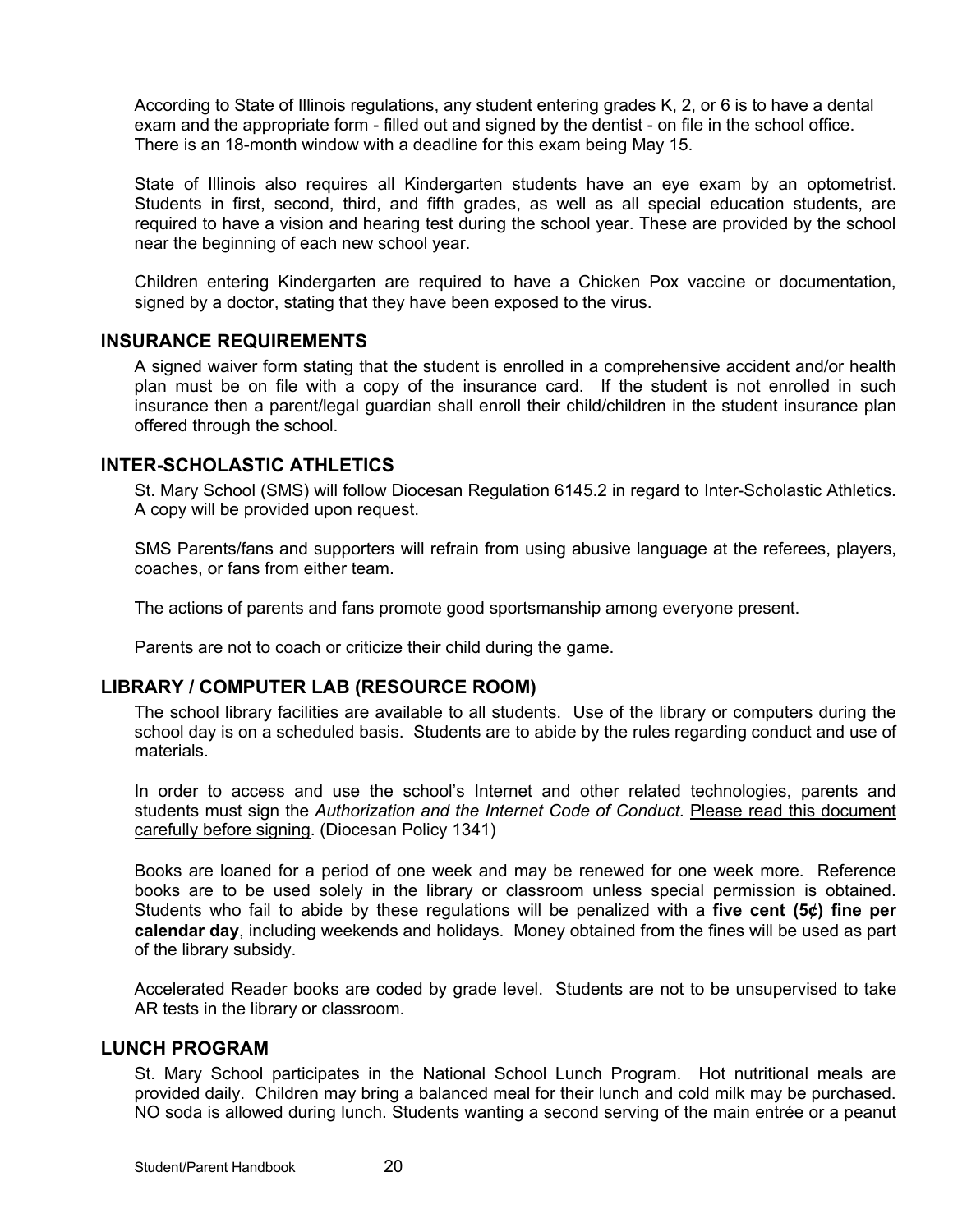butter/jelly sandwich as a substitute for the main entrée may do so, provided the appropriate form is completed in advance as requested.

Hot lunch prices are changed ONLY when absolutely necessary. At present, it is currently \$2.85 per meal with one (1) milk (2012-2013), 50¢ per seconds, and 30¢ for extra milk. Payment on a monthly basis after receiving a statement is preferred. This includes extra milk and seconds that are purchased.

The State and Diocese of Belleville now require schools to follow a WELLNESS POLICY. (See Appendix C)

### **MONEY**

Whenever children are required to bring money to school, checks are preferred. Any money sent to school should be enclosed in an envelope with the amount, name of the child and what the payment is for written on the front.

# **NON-CUSTODIAL PARENT STATE OF RIGHTS**

This school abides by the provisions of the Buckley Amendment with respect to the rights of noncustodial parents. In the absence of a court order to the contrary, a school will provide the noncustodial parent with access to the academic records and to other school-related information regarding the child. If there is a court order specifying that here is to be no information given, it is the responsibility of the custodial parent to provide the school with an official copy of the court order. (From: *School Handbooks: some Legal Considerations,* Mary Angela Shaughnessy, SCH, Ph.D)

### **PARENT INVOLVEMENT**

#### **Athletic Events & Extra-curricular Activities**

The athletic and extra-curricular events are organized and run by the parents/legal guardians. All parents/legal guardians of St. Mary School are required to help with the sports events and special activities unless in the "Work Buy Out" program. The monies collected from these events profit **ALL** students not just those who play on a sport's team. Volunteers are essential in planning and organizing the athletic and extra-curricular activities of the school.

# **1. Room Parents**

Parents/guardians will be asked to assist the teacher with classroom projects, field trips, room parties and various school activities. The **Room Parents** are asked to involve ALL parents/guardians in the respective classroom to help with events throughout the year. Room Parents must comply with all aspects of the Diocesan Child Protection Policy. All necessary paperwork, initial class attended and all refresher courses/material be completed as deemed necessary. Parties celebrated at school include Halloween, Christmas Party, St. Valentine's Day, and birthdays. The faculty decided on **ONLY** simple in-hand treats, cookies, cupcakes, ice cream bars, etc. – **NOT** soda or pizza. A small juice carton is also permitted. However, the WELLNESS POLICY gives samples of treats to be served. (See Appendix C) The parents/guardians in conjunction with the teacher provide the treats and organize the games for the parties.

# **2. St. Mary Parent - Teacher Organization**

The objective of St. Mary School Parent-Teacher Organization is to enhance the educational development of students by:

- 1. Providing a forum which the parents/legal guardians and teachers can express ideas to help direct the education of their children;
- 2. Promoting an atmosphere of mutual trust and confidence between parents/legal guardians, faculty, administration, the School Board, and the parish;
- 3. Fostering and encouraging a spirit of faith and self-esteem in the members as well as the students;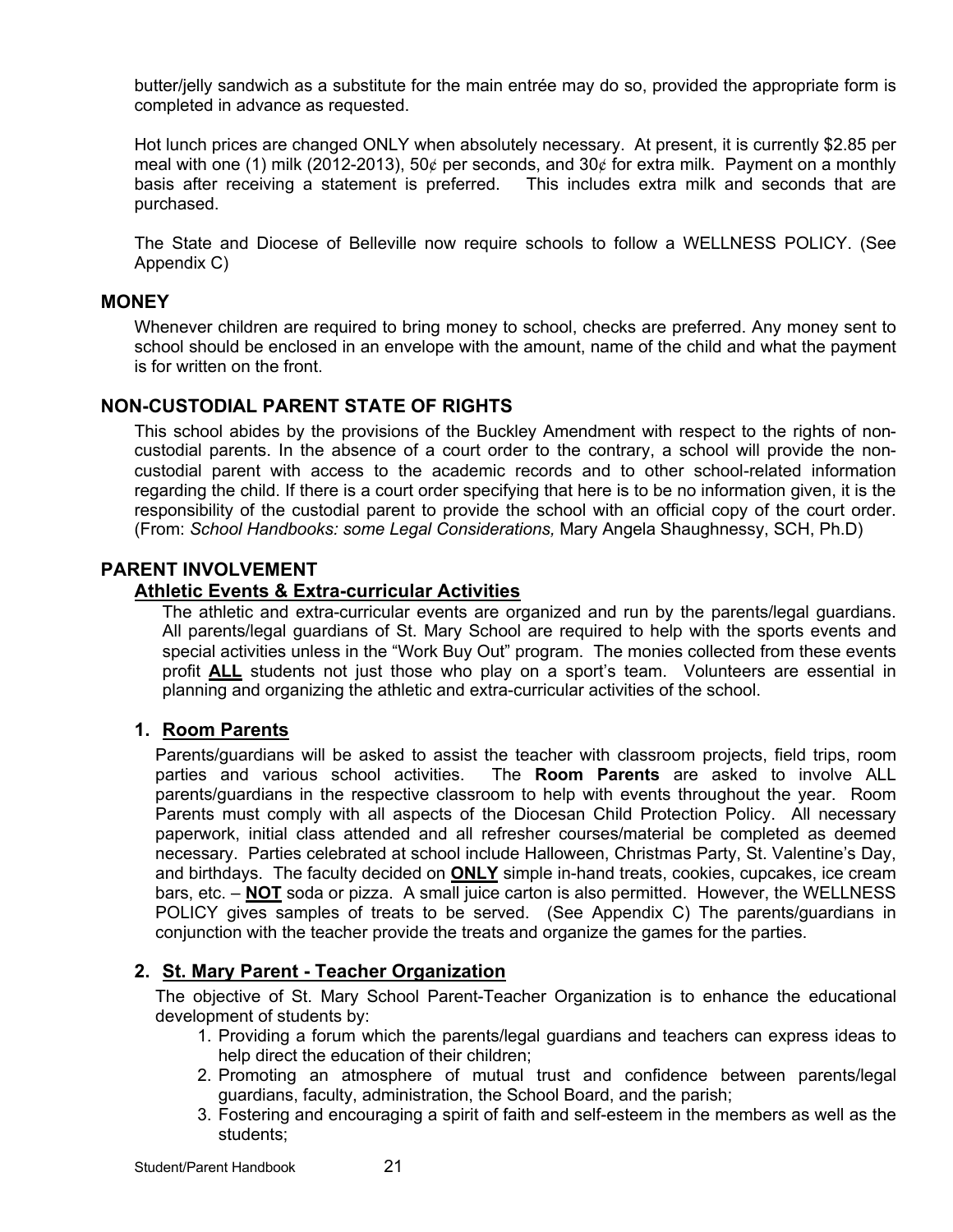- 4. Providing parent education;
- 5. Participating in fundraising activities unless exempt because of "Work Buy Out".

### **PESTICIDES**

The school and grounds are inspected for insects and pests once per month. Pesticides are sprayed in the school only if needed, and then it is spot treated. If this occurs in the classroom, parents will be notified. Individuals who are affected by pesticides are excused from attendance that day.

### **POLICY (DETERMINING AND ADOPTION)**

By-laws, policies, regulations, etc. established by the Board may be amended by a consensus of the members present at a regular or special meeting. Amendments of any nature must be presented in writing to the Board for discussion and consideration. At the next regular meeting the Board will vote on the proposed amendment. In the event that a special meeting is called to amend the by-laws, a written notice of the proposed amendment shall be given at least 10 days prior to the meeting. An amendment shall require an affirmative vote of a majority of the members of the School Board present at a duly constituted meeting, as well as written permission of the pastor, or other appropriate ecclesiastical authority.

### **POLICE QUESTIONING**

In the case that police would need to question a student, parent/guardian will be contacted, and if contact can not be made, a member of the administration will be present for the questioning.

#### **PREGNANT STUDENTS**

The Principal and Pastor, in consultation with the Office of Education, shall make final judgments as to whether or not a pregnant student should be enrolled or retained in school. In the light of compassion, mercy and justice, each person's case (female and male) will be considered individually. Pregnancy shall not be a reason for expulsion. (Diocesan Regulation 5138)

#### **PROCEDURES FOR REPORTI NG SUSPECTED ABUSE**

The Abuse and Neglected Child Report Act (1982) mandates that suspicion of child abuse or neglect be reported to the Department of Children and Family Services (CDFS). The law covers all children up to the age of 18. (Diocesan Policy 5141 and Regulation 5141.4) The school principal, parish business office manager, or church pastor can be of assistance in the procedures to follow for such situations.

#### **PROMOTION**

Following that students meet the requirements of St. Mary School per his/her grade level, students are promoted to the next grade or to their district or chosen high school.

#### **STUDENT RECORDS**

St. Mary School complies with state and federal regulations regarding confidentiality and access to student records. Both custodial and non-custodial parents have access to student records unless the school is in possession of a court order stating otherwise.

#### Notification of Rights of Parents and Students

Rules concerning student records at St. Mary School are based on requirements of the federal Family Educational Rights and Privacy Act, the Illinois School Student Records Act, and on Diocesan Policy.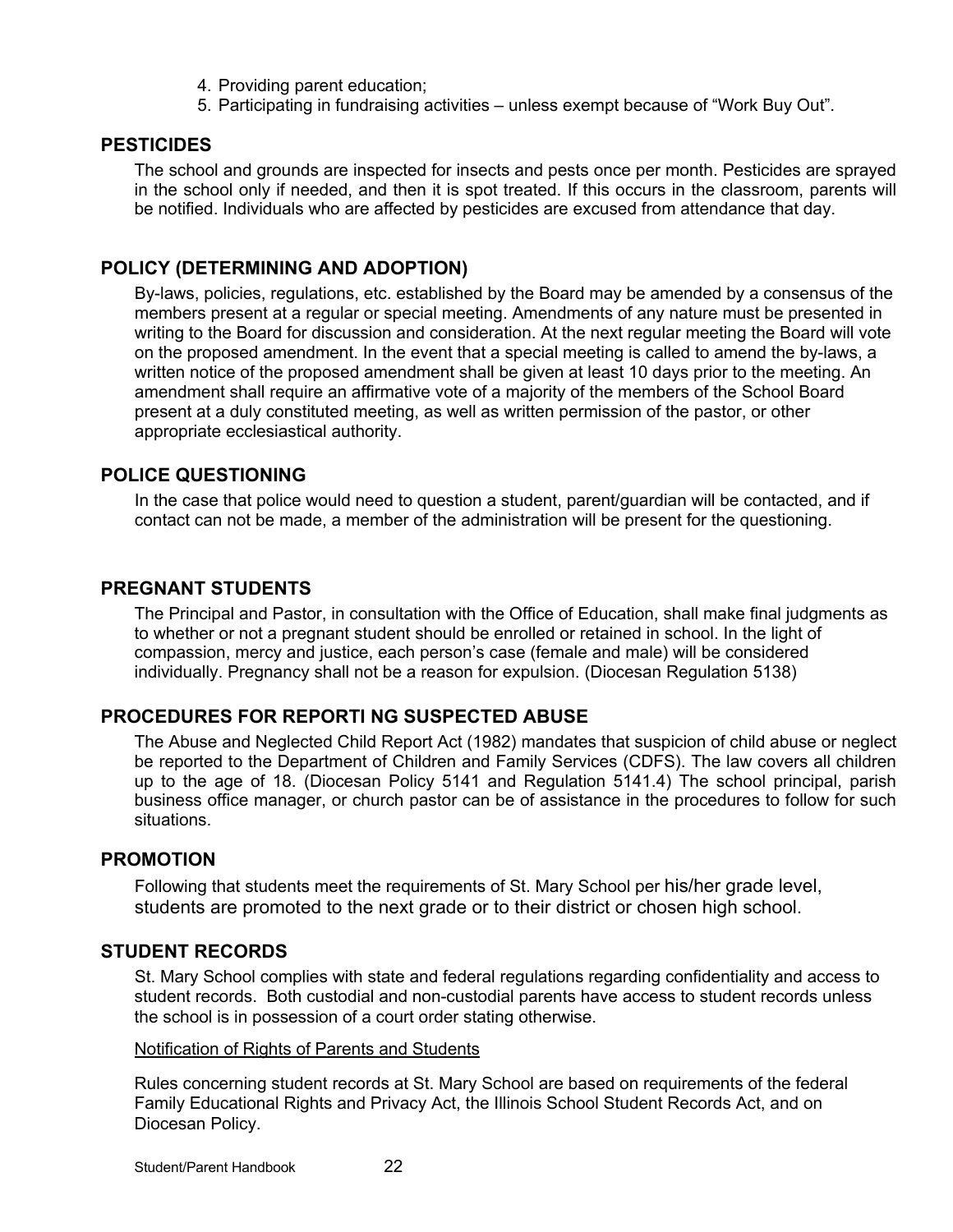The Student Records Policy may be reviewed in St. Mary School office. Questions concerning the policy, the information provided below, or particular student records should be directed to the student's guidance counselor or to the building principal.

#### Permanent and Temporary Records

A student's permanent record consists of:

- 1. Basic identifying information, including the student's and parents' names and addresses, student birth date and place, and gender.
- 2. Academic transcript, including grades, class rank, graduation date, grade level achieved, and scores on college entrance exams.
- 3. Attendance record.
- 4. Accident reports and health record.
- 5. Record of release of permanent record information.

All permanent student records will be destroyed 60 years after the student graduates or permanently withdraws from school.

A student's temporary record consists of:

- 1. Family background information.
- 2. Intelligence test scores and aptitude test scores.
- 3. Reports of psychological evaluations, including information obtained through test administration, observation or interviews.
- 4. Elementary and secondary achievement level test results.
- 5. Teacher anecdotal records.
- 6. Disciplinary information.
- 7. Special education files including the report of the multidisciplinary staffing on which placement (or non-placement) was based, and all records and tape recordings relating to special education placement hearings and appeals.
- 8. Any verified reports or information from non-educational persons, agencies or organizations and other verified information of clear relevance to the education of the student.
- 9. Record of release of temporary record information.

Student temporary records will be destroyed five years after a student graduates or permanently withdraws from school.

# **REGULAR CLOTHES DAYS**

Regular Clothes Day basically follows the uniform directives. All shirts are to have sleeves and be long enough to be tucked into the slacks – NO cut-offs, short cropped or midriff shirts, or ripped jeans. However, the shirts DO NOT have to be tucked in. Tights and Leggings may be worn so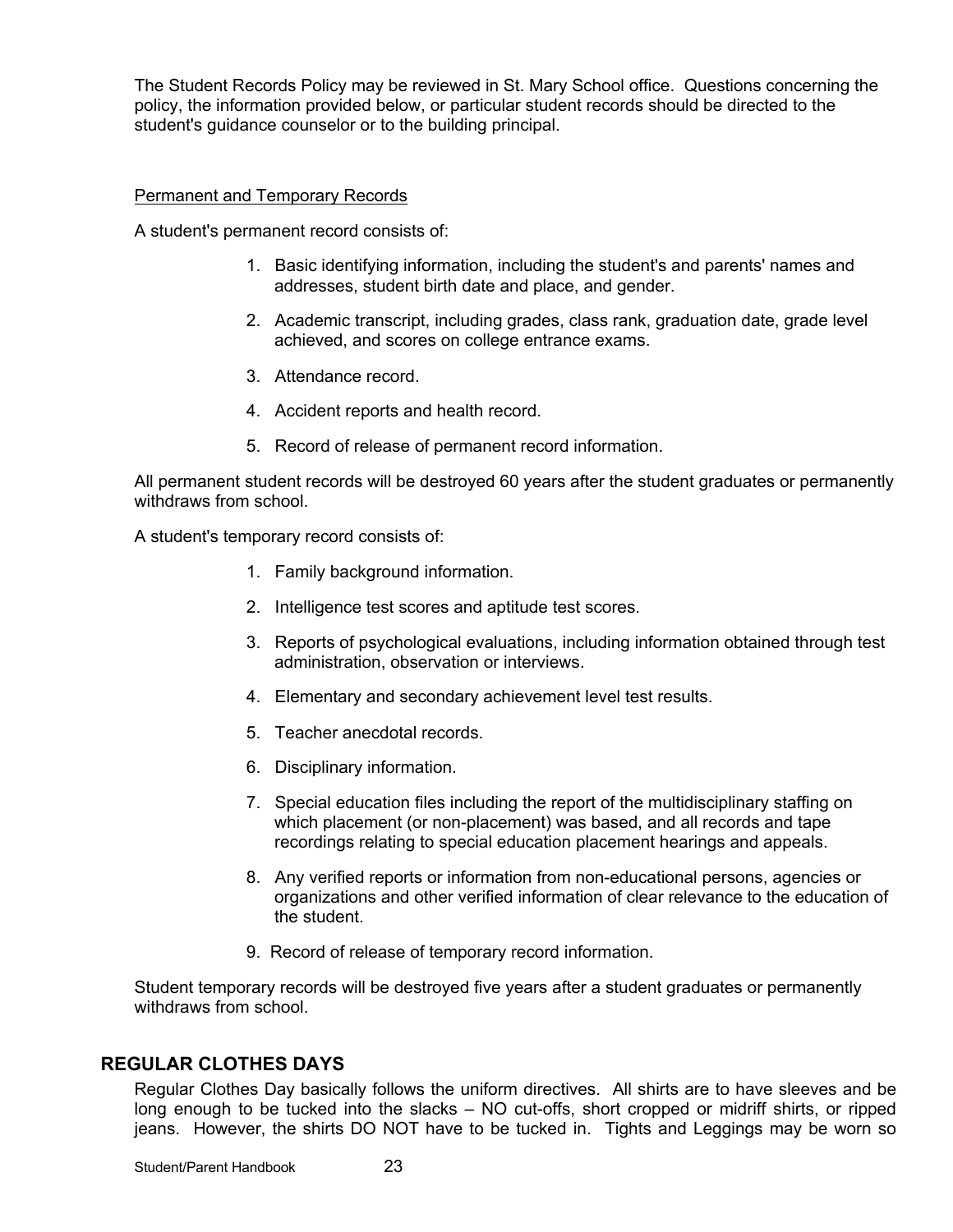long as they are worn with a shirt long enough to reach mid-thigh. Shorts, worn only in August, September, and May, UNLESS the temperature for the City of Centralia is over 80 degrees. Shorts are required to be no more than three (3) inches above the knees. Slacks and shorts are to be worn at the waist. Ankle socks are to be worn with regular shoes – NO sandals. **(See Uniform Reminders / Demerits / Detention for further information)**

### **RELIGIOUS & SPIRITUAL INFORMATION**

To ensure growth in the faith formation of the child, St. Mary School provides opportunities for attendance at Liturgical celebrations in small and large groups, the Sacraments of Reconciliation, Holy Eucharist and Confirmation as well as various prayer forms. Further, it is to be remembered that the example and encouragement given to students in the school merely builds upon that already received in the home. A discrepancy between the home and school for the child in regard to living Christian values can be critical.

During the course of the year, students are taught to participate actively in the formation of class and all-school liturgies.

A sacramental program is available which consists of two (2) years of specific classes and instruction attended by the child prior to the reception of Sacrament of Reconciliation & First Communion. Since parents/guardians have the responsibility of being primary teachers of the child, it is necessary they also be adequately instructed. Parents/guardians therefore are required to attend all meetings set for the receptions of these Sacraments and Confirmation. Specific dates for the actual reception of the sacraments, as well as the parent meetings, are established on a yearly basis and published in notes to the parents/legal guardians and in the Sunday church bulletins.

The following Sacraments are received in the following grade levels:

Reconciliation & Holy Eucharist………………Grade 2 Confirmation…..………………………………..Grade 8 or 7 & 8 as approved by the Pastor and Bishop of the Diocese.

# **RETENTION**

If a student fails two (2) quarters in two (2) major subject areas, retention or a remediation plan will be considered. The decision will be made on an individual basis. As stated in Senate Bill 730, a remediation plan may include summer school, extended school day, or tutorial sessions. Directives from the Belleville Diocesan Office of Education will also be followed.

# **SCHOOL CANCELLATIONS / BUS SCHEDULE CHANGES**

Information on school closing due to emergencies will be broadcast on local radio stations WILY/WRXX, Centralia (1210 AM/95.3 FM) and WJBD, Salem (100.1 FM) as well as announced through phone calls through the SchoolReach system. If parents/legal guardians would like information on bus pick-up, the two bus services contracted by the area public schools are West Bus Service (High School) and Beck Transportation (Grade School). Some children come to school on City Transit with all arrangements made by the parent / guardian.

# **SEARCH AND SEIZURE**

To maintain order and security in the schools, school authorities are authorized to conduct reasonable searches of school property and equipment, as well as students and their personal effects. "School authorities" includes school liaison police officers.

School authorities may inspect and search school property and equipment owned or controlled by the school (such as lockers and desks), as well as personal effects left there by a student, without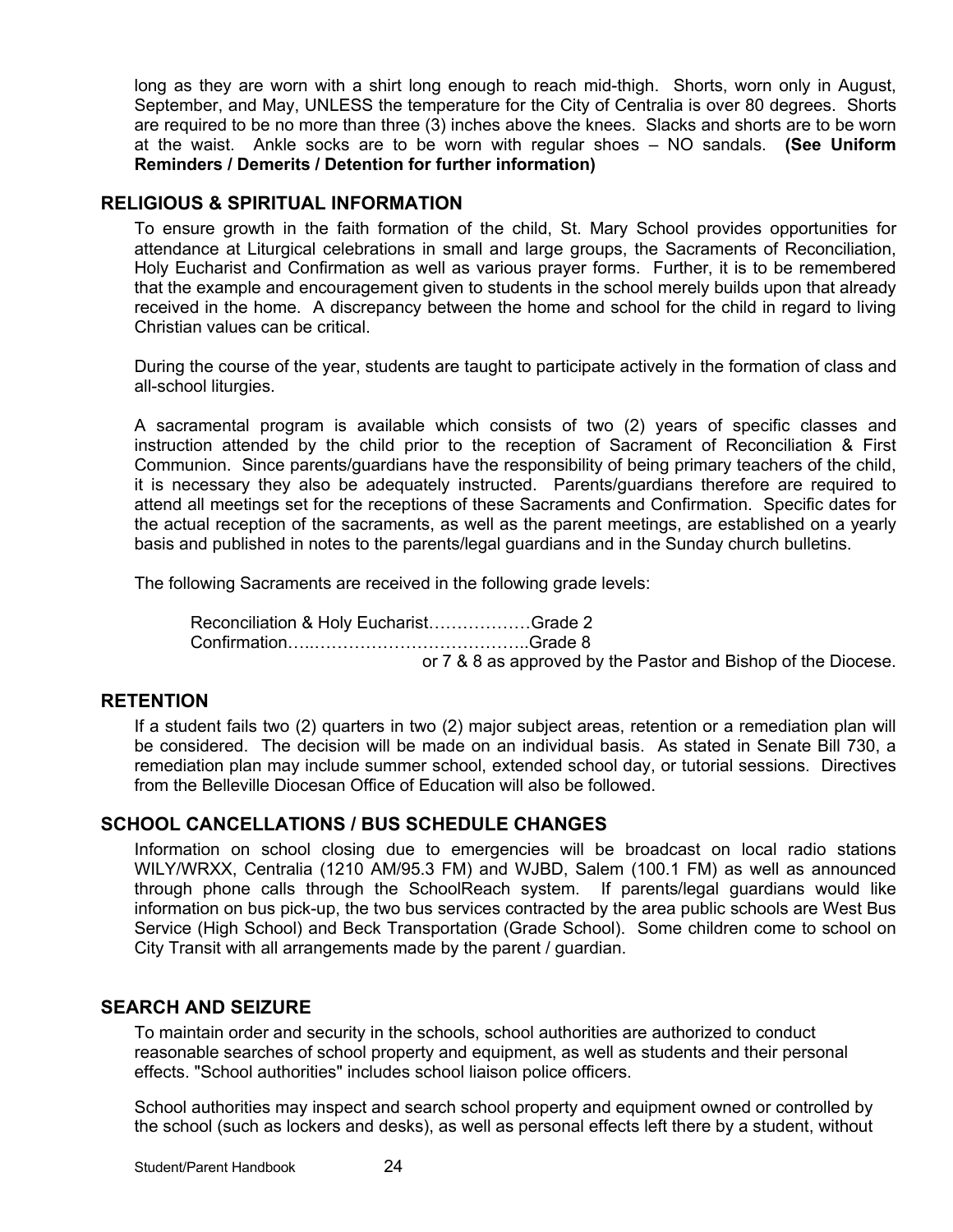notice to or the consent of the student. Students have no reasonable expectation of privacy in these places or areas or in their personal effects left there.

The Principal may request the assistance of law enforcement officials to conduct inspections and searches of lockers, desk, parking lots, and other school property and equipment or illegal drugs, weapon, or other illegal or dangerous substances or material, including searches conducted through the use of specially trained dogs.

School authorities may search a student and/or the student's personal effects in the student's possession (such as purses, wallets, knapsacks, book bags, lunch boxes, etc.) when there is a reasonable ground for suspecting that the search will produce evidence that particular student has violated or is violating wither the law of the District's student conduct rules. The search itself must be conducted in a manner that is reasonably related to its objectives and not excessively intrusive in light of the student's age sex, and the nature of the infraction.

When feasible, the search should be conducted as follows:

- Outside the view of others, including students
- In the presence of a school administrator or adult witness; and by a certified employee, or liaison police officer of the same sex as the student.
- Immediately following a search a written report shall be made by the school authority that conducted the search, and given to the Superintendent.

# **SEARCH & SEIZURE OF PROPERTY**

If a search produces evidence that the student has violated or is violating either the law or the District's policies or rules, such evidence (including illegal substance, paraphernalia, weapons) may be seized and impounded by school authorities, and disciplinary action may be taken. When appropriate, such evidence may be transferred to law enforcement authorities.

# **SPECIAL EDUCATION**

St. Mary School, at present, cannot provide for the needs of those students who require full-time special education services. The school and staff will notify parents/legal guardians about recommendations for special education, and will make special education referrals to the public schools when it is deemed necessary.

# **STUDENT CONDUCT & SAFETY**

A safe, respectful, and a pleasant environment that is conducive to prayer, faith formation and learning is the highest priority for all schools in the Diocese of Belleville.

For this reason, any student who engages in such activities as harassment, threats, vandalism, assault and battery, theft or arson is subject to serious penalties. These penalties may include, but are not limited to, a multiple-day suspension and/or expulsion. The school shall recover damages from the parents/legal guardians of any minor, or from any person who has initiated or takes part in such acts.

"Harassment, intimidation, or bullying means any gesture or written, verbal, or physical act that takes place at school, on school property, at school sponsored functions, or on a school bus and that has the effect of insulting or demeaning any student or group of students in such a way to cause substantial disruption in, or substantial interference with, the orderly operation of the school." (Diocesan Policy 4416.2). Acts of bullying are simply one child exercising power and control over another in isolated incidents or patterns of harassing or intimidating behavior.